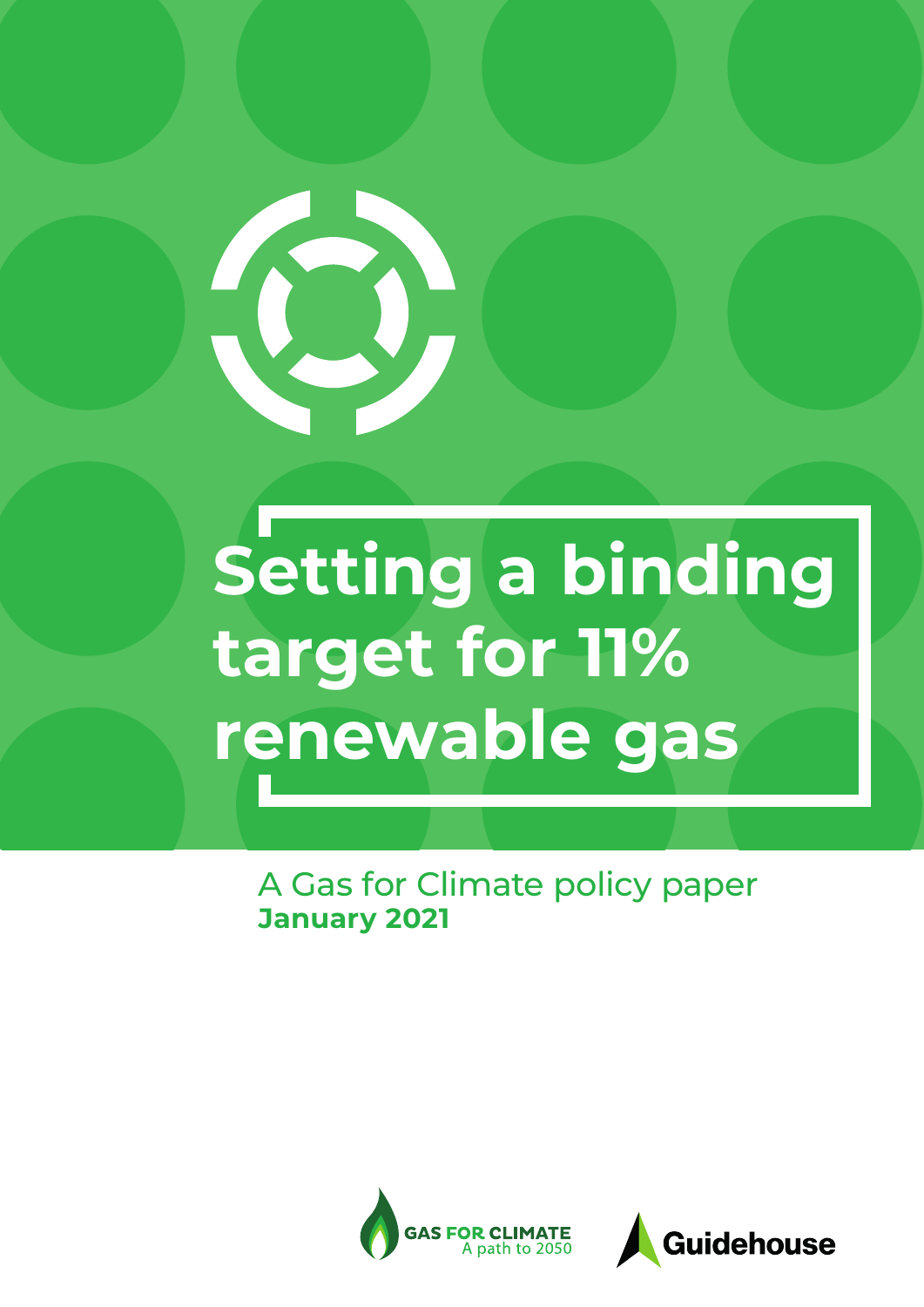#### **Imprint**

**Copyright:** © 2021 Guidehouse

**Authors:**  Matthias Schimmel, Daan Peters, Kees van der Leun

**Date:** January 2021

**Contact:**  Guidehouse Stadsplateau 15, 3521 AZ Utrecht The Netherlands +31 30 662 3300 [guidehouse.com](http://guidehouse.com)

**Graphs:** © 2021 Guidehouse

**Design:** Meike Naumann Visuelle Kommunikation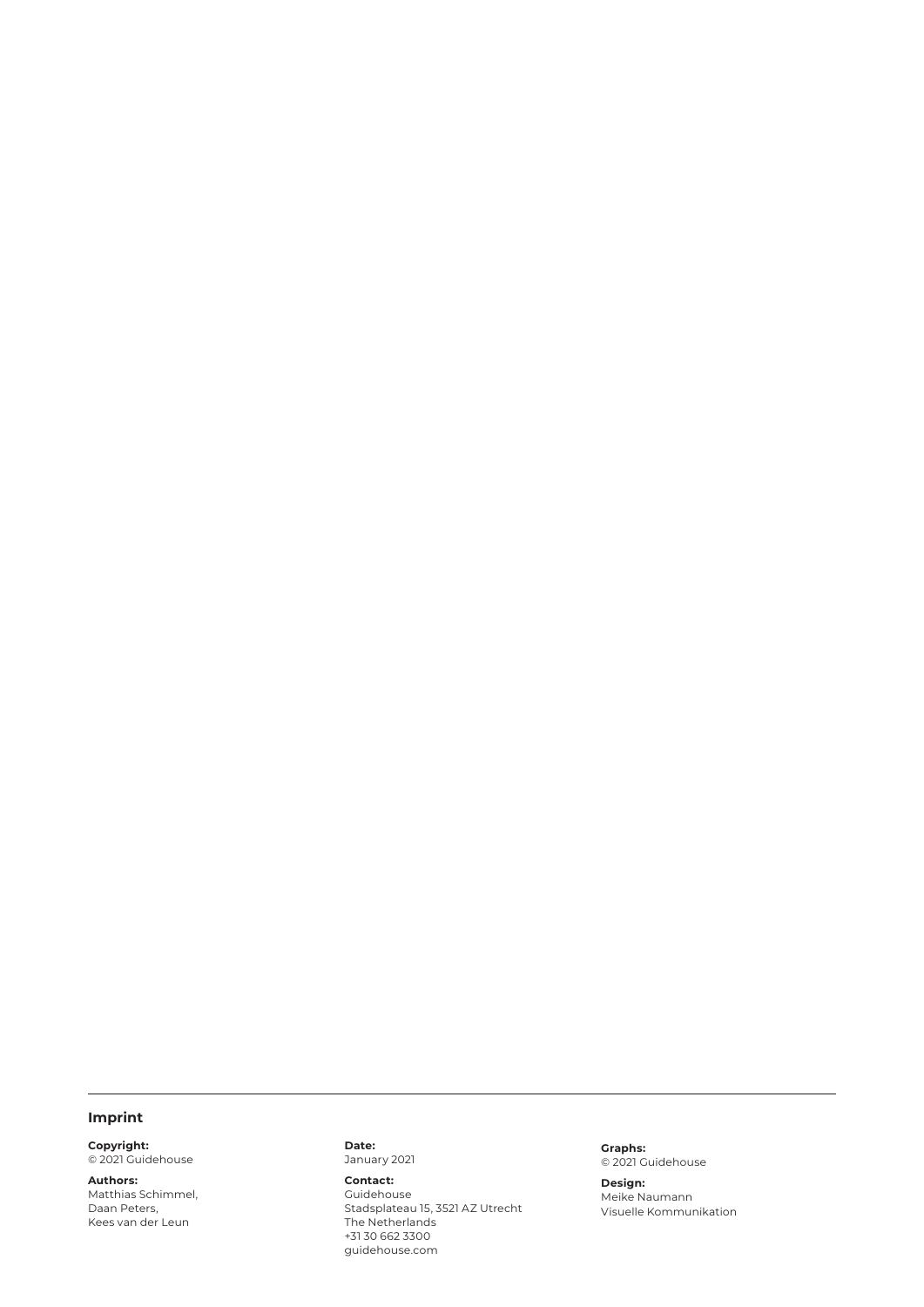## **Executive summary**

The European Union (EU) aims to cut its greenhouse gas (GHG) emissions by 55% by 2030 compared to 1990 levels and become climate-neutral by 2050.<sup>1</sup> Renewable and low-carbon gases are an important building block to meet these ambitious targets. The recent Gas for Climate Gas Decarbonisation Pathways 2020-2050 report<sup>2</sup> concluded that current EU policies do not support a large scale-up of renewable and low-carbon gases, which are needed alongside increasing shares of renewable electricity to meet these targets. This means additional policy measures need to be put in place to meet the 2030 and 2050 climate targets.

Although renewable and low-carbon gases $3$  are being scaled-up gradually, long-term policy incentives and certainty are needed to accelerate developments. Higher carbon prices, an increasing demand for renewable and low-carbon gases, and a supportive policy framework can be expected to create a business case for low-carbon hydrogen in the coming decade. The significantly higher costs for renewable gases require additional policy incentives. A binding target would create certainty for the market to invest in renewable gases.

**Gas for Climate calls on the European Commission to include an 11% renewable gas target with a sub-target of 3% for renewable hydrogen and a sub-target of 8% for biomethane in the RED II as soon as possible. This target would mean that at**  least 11% of all gas<sup>4</sup> consumed in the EU by 2030 **must be biomethane or renewable hydrogen. In line with current RED II Article 25 (1), member state shall set an obligation on fuel suppliers to ensure an overall share of renewable gas within the EU gas consumption of at least 11% by 2030.**

It makes sense that the EU target of 11% renewable gas is translated into differentiated member statelevel obligations, taking into account the different starting points. National sectoral targets could also be considered. Such an approach would guarantee a fair distribution of efforts across the EU and could help to ensure political acceptance of the measure in member states. Leaving the scale-up of renewable gases completely to EU member states could lead to scattered markets with limited competition and trade. An EU target for renewable gases has the benefit of helping to create a pan-European liquid market with relatively low transaction costs, further bringing down the costs for renewable gases. If the market ramp-up is delayed, achieving net-zero by 2050 becomes more challenging and more expensive.

A 11% renewable gas target can effectively deliver at least 40 GW of renewable hydrogen production capacity within the EU by 2030, which the Commission calls for in its recent hydrogen strategy<sup>5</sup>, which is about 140 TWh of renewable hydrogen produced from renewable electricity. The renewable gas mandate will lead to about 360 TWh of biomethane produced from biowaste and sustainable, low indirect land use change (ILUC) risk intermediate crops. The 2030 renewable gas target should be implemented with a clear indication that it will be continued and increased after 2030. That indication would provide certainty to producers and to end use sectors about the long-term outlook for renewable hydrogen and biomethane.

1 European Commission, *2030 climate & energy framework*, accessed January 2021, [https://ec.europa.eu/clima/policies/strategies/2030\\_en.](https://ec.europa.eu/clima/policies/strategies/2030_en)

- 2 Gas for Climate, *Gas Decarbonisation Pathways 2020-2050*, April 2020,
- [https://gasforclimate2050.eu/?smd\\_process\\_download=1&download\\_id=339](https://gasforclimate2050.eu/?smd_process_download=1&download_id=339).
- 3 Low-carbon gas refers to low-carbon hydrogen while renewable gas refers to both renewable hydrogen and biomethane.
- 4 Includes final gas consumption, gas for power generation, and gas for feedstock.
- 5 European Commission, *A hydrogen strategy for a climate-neutral Europe*, July 2020, [https://eur-lex.europa.eu/legal-content/EN/TXT/PDF/?uri=CELEX](https://eur-lex.europa.eu/legal-content/EN/TXT/PDF/?uri=CELEX:52020DC0301&from=EN.):52020DC0301&from=EN.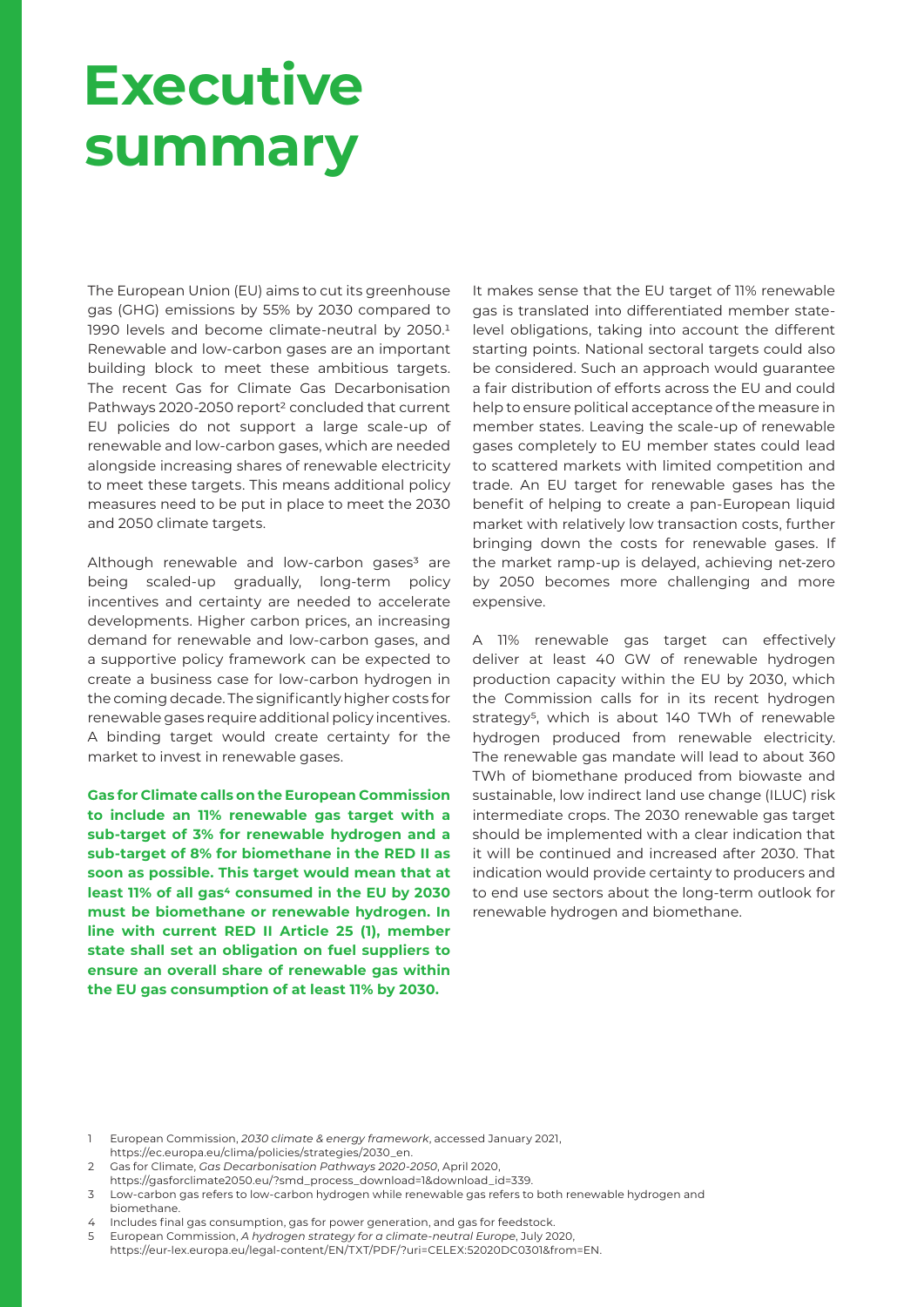## **1. Background and Core Objectives**

In December 2020, the EU raised its 2030 GHG reduction target to 55% compared to 1990 levels. This significant increase in ambition requires a complete overhaul of the energy system, its infrastructure, and the respective EU policy framework.

Renewable and low-carbon gases like renewable hydrogen, low-carbon hydrogen, and biomethane play a critical role towards meeting the 2030 GHG reduction targets and achieving net-zero emissions by 2050. These gases are needed for hard-to-decarbonise sectors such as energy-intensive industries and heavy/maritime transport. However, Gas for Climate concluded in its recent Gas Decarbonisation Pathways 2020-2050 report<sup>6</sup> that existing EU energy and climate policies (even when fully implemented by member states) and National Energy and Climate Plans (NECPs) will not be sufficient to lead to a meaningful deployment of renewable and low-carbon gases by 2030 and 20507. With current developments, reducing GHG emissions by 55% by 2030 will be challenging and reaching the 2050 target will become highly unrealistic. Additional measures are needed. Private investments in renewable and low-carbon gases and gas infrastructure require long-term certainty, also beyond 2030. An overall decarbonisation objective with the appropriate regulatory framework for renewable and low-carbon gases, including a clear target for renewable gases would provide investment certainty to energy-using sectors, investors, and project developers, increasing the prospects of meeting both mid- and long-term climate targets.

As was the case with wind and solar electricity in the past, renewable and low-carbon gases are not cost-competitive, delaying their market ramp-up, which is a prerequisite to realise cost reductions. Recent project developments show costs for low-carbon hydrogen of around €37-€41/MWh, while costs are around €70-€130/MWh for renewable hydrogen and €50-€100/MWh for biomethane.8 In comparison, natural gas today has a very low cost of around €15/MWh. With the expected increase in renewable and lowcarbon gas demand and rising carbon prices, a business case for low-carbon hydrogen can be realised in the short-term, provided the appropriate regulatory framework is put in place to incentivise a switch from grey to low-carbon hydrogen.

- [https://gasforclimate2050.eu/?smd\\_process\\_download=1&download\\_id=339](https://gasforclimate2050.eu/?smd_process_download=1&download_id=339).
- 7 Gas for Climate, *Gas Decarbonisation Pathways 2020-2050*, April 2020.
- 8 Gas for Climate, *Market state and trends in renewable and low-carbon gases in Europe,* December 2020, [https://gasforclimate2050.eu/?smd\\_process\\_download=1&download\\_id=546](https://gasforclimate2050.eu/?smd_process_download=1&download_id=546).

<sup>6</sup> Gas for Climate, *Gas Decarbonisation Pathways 2020-2050*, April 2020,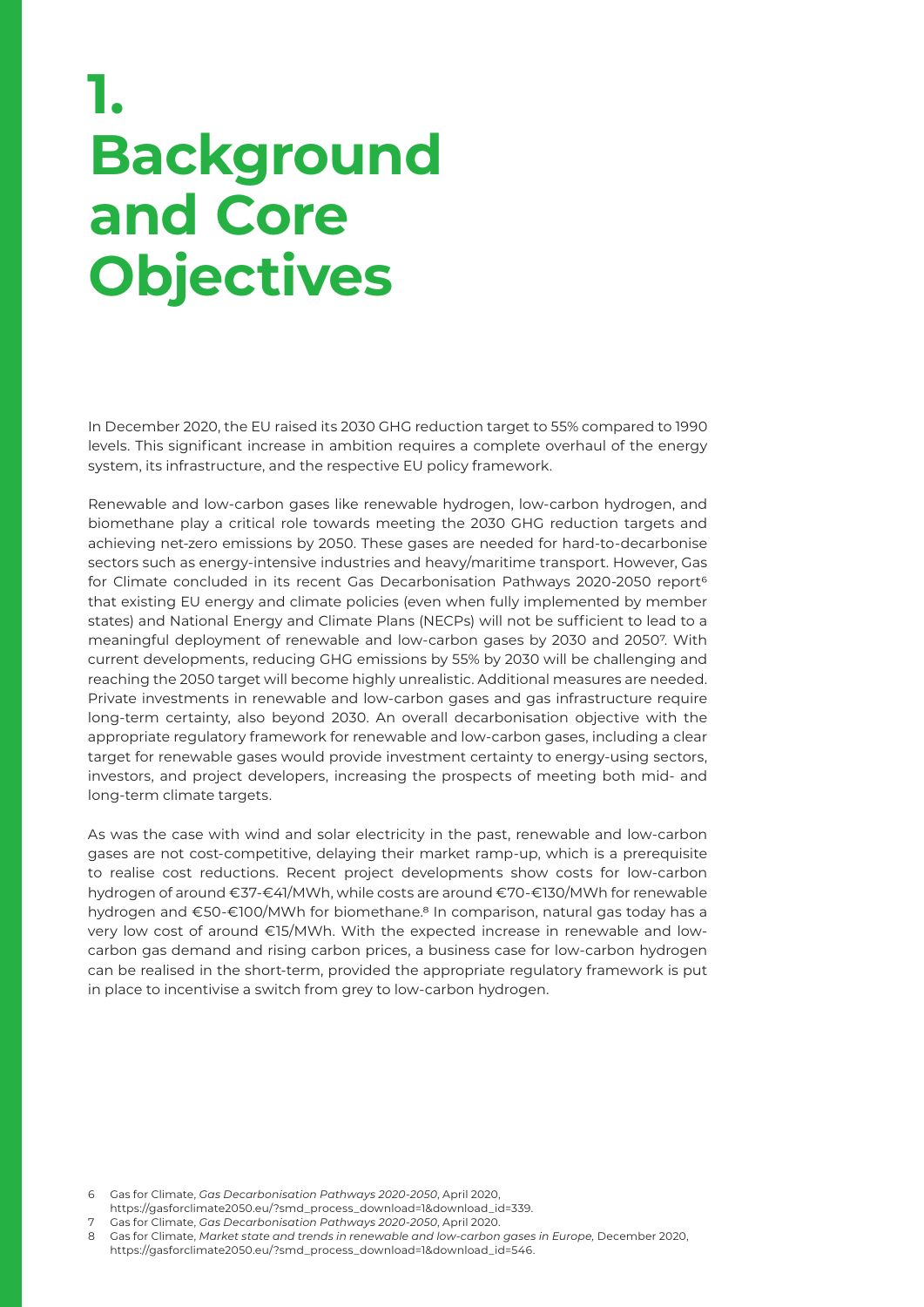**High costs for biomethane and renewable hydrogen production require additional support schemes to promptly kick-start their market ramp-up and bring costs down. Therefore, Gas for Climate advocates introducing a binding 11% target for renewable gas by 2030 (see Figure 1). This means that 11% of the gas consumed in the EU by 2030 must be renewable hydrogen and biomethane. To ensure a consistent rampup of these gases, Gas for Climate proposes to complement the 11% renewable gas target with two sub-targets. At least 3% of gas consumed in 2030 must be renewable hydrogen and at least 8% must be biomethane.** 



To account for differences between member state, this EU target could be translated into national targets, to account for differences in starting points. Implementing an 11% target for renewable gases on an EU level, including sub-targets for renewable hydrogen and biomethane, that considers national differences, would be an adequate option to implement the EU's increased ambition. The first Renewable Energy Directive (RED I), which set a clear European target for renewable energy, has proven effective in scaling up renewable power. The same mechanism should be used to scale up renewable gases. By mandating 11% gas consumed from renewable sources by 2030, the European Green Deal<sup>9</sup> can further accelerate the low-carbon transition. A clear target can push renewable gases to take their full role in achieving net-zero emissions by 2050, while providing instant benefits like reduced emission, cleaner air, more jobs, and positioning EU industry as a solid front-runner among growing global markets.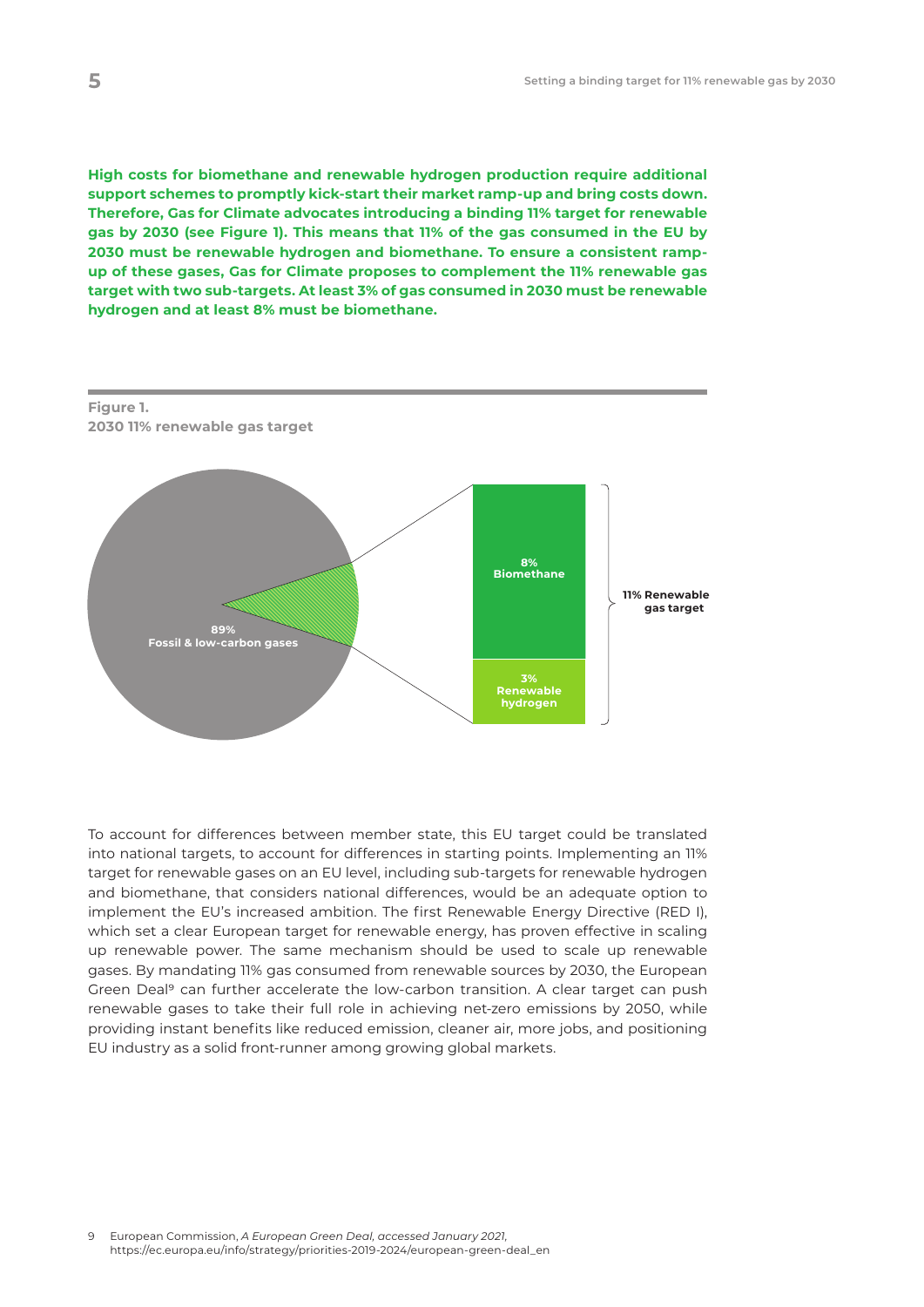#### **Increase the likelihood to meet the 55% target by 2030**

The increased 2030 ambition level is also reflected in the EU strategies on hydrogen and energy system integration.<sup>10, 11</sup> To realise these additional GHG savings in a costeffective and timely way, the role of renewable gas in the EU energy system needs to be strengthened. Today, natural gas is commonly used in industry for medium- to hightemperature heat processes. In the buildings sector, natural gas is used in heating boilers. In the transport sector a modest, but increasing amount of natural gas is used, especially in heavy transport.12 Renewable gases, in particular biomethane, could replace natural gas in these applications without investments in new end-use appliances or networks, which is in contrast to direct electrification. Installing new technologies also requires time, which risks not reducing emissions quickly enough to meet an ambitious 2030 GHG reduction target. As renewable gases are largely compatible with current technologies, they can deliver the instant GHG reductions needed to meet a 55% reduction target.

#### **Put Europe on track to climate neutrality by 2050**

When designing a new, ambitious energy and climate framework for 2030, it is important to keep the long-term goal of climate neutrality by 2050 in mind. The energy system for a decarbonised Europe will be based on an interplay between the production of renewable electricity and renewable gases to transport, store, and supply all sectors with green energy at the lowest possible costs. Because the necessary investments are made for 20-60 years, it is important to create long-term planning certainty for investors and end-use sectors. Hydrogen and biomethane costs are relatively high now but can be expected to decrease with economies of scale. Having an 11% target for renewable gases in place at the EU level would lead to investments in more and larger production plants for hydrogen and biomethane, triggering a steep learning curve with gradually decreasing costs. End-use sectors that depend on renewable gases for decarbonisation would benefit from the increased availability of affordable renewable gas.

11 European Commission, *Powering a climate-neutral economy: An EU Strategy for Energy System Integration,*

<sup>10</sup> European Commission, *A hydrogen strategy for a climate-neutral Europe*, July 2020, [https://eur-lex.europa.eu/legal-content/EN/TXT/PDF/?uri=CELEX](https://eur-lex.europa.eu/legal-content/EN/TXT/PDF/?uri=CELEX:52020DC0301&from=EN.):52020DC0301&from=EN.

July 2020, [https://eur-lex.europa.eu/legal-content/EN/TXT/PDF/?uri=CELEX](https://eur-lex.europa.eu/legal-content/EN/TXT/PDF/?uri=CELEX:52020DC0299&from=EN.):52020DC0299&from=EN. 12 Natural & bio Gas Vehicle Association (NGVA Europe),

*<sup>2019</sup> in numbers: gas in transport – the choice of European consumers*, February 2020, <https://www.ngva.eu/medias/2019-in-numbers-gas-in-transport-to-satisfy-european-consumers/>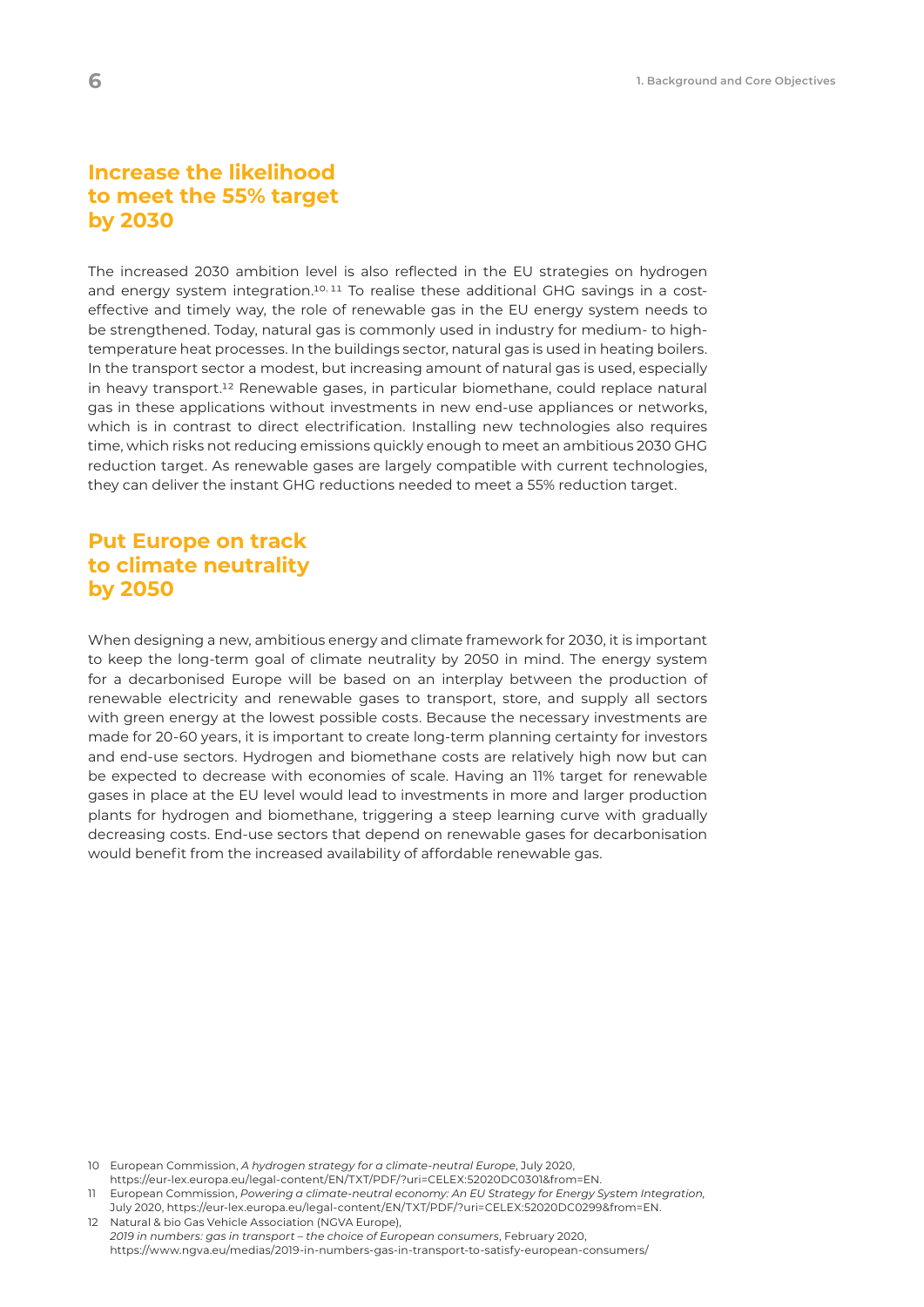## **2. The role of renewable gases towards climate neutrality**

Renewable gases have different roles in a decarbonised energy system and the wider economy as they provide:

- → Storable and dispatchable renewable energy alongside wind and solar PV;
- → Heat to buildings that have gas grid connections, including using hybrid heating solutions;
- → High temperature heat and feedstock in energy-intensive heavy industry;
- → Energy-dense fuel for heavy and long-distance road transport and shipping;
- → Feedstock for synthetic kerosene for aviation;
- → Cross-sectoral advantages in terms of waste management, promotion of (soil) biodiversity, and negative emissions;
- → Future-proof jobs and foster rural economies.

The following sections highlight the value of renewable hydrogen and biomethane as well as key barriers currently still hindering the realisation of their potential.

### **2.1 Renewable hydrogen is a cornerstone of long-term decarbonisation**

Hydrogen is enjoying renewed and rapidly growing attention in Europe and around the world. In its European hydrogen strategy, the Commission refers to hydrogen as *"essential*  to support the EU's commitment to reach carbon neutrality by 2050 and for the global *effort to implement the Paris Agreement while working towards zero pollution."* The strategy also defines an *"objective to install at least 40 GW of renewable hydrogen electrolysers by 2030 and the production of up to 10 million tonnes of renewable hydrogen in the EU".* The establishment of the European Clean Hydrogen Alliance13, bringing together industry, national and local public authorities, civil society and other stakeholders to accelerate hydrogen technologies, reiterates the growing importance of hydrogen within the EU. hydrogen within the EU.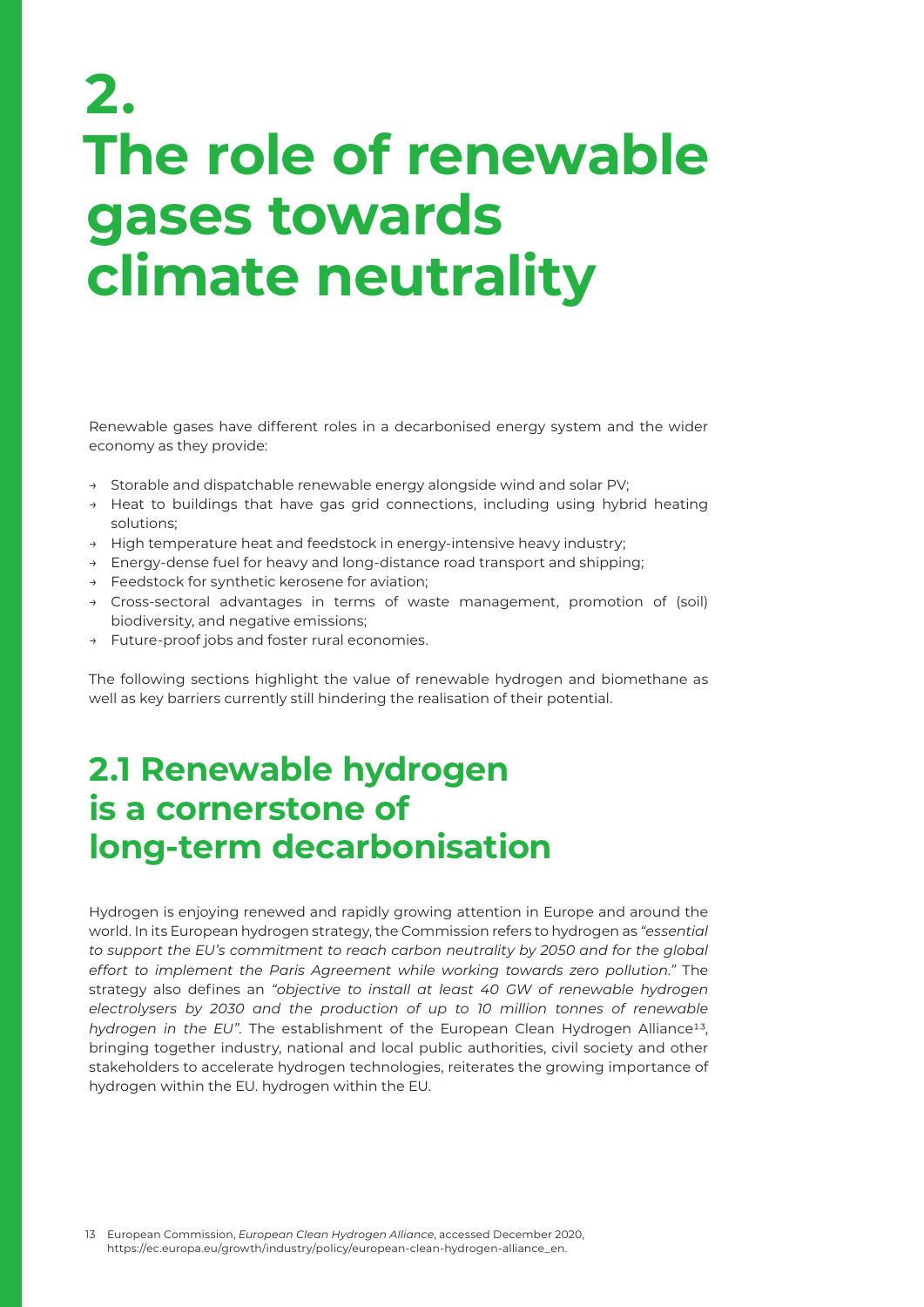On a national level, renewable hydrogen has enjoyed a recent surge of interest: six member states have set individual 2030 renewable hydrogen ambitions while the Polish national hydrogen strategy is expected to be published in February 2021. Existing national plans add up to about 26 GW (see Table 1), which is around two-thirds of the European ambition of at least 40 GW by 2030.14 Countries outside the EU such as Morocco, Australia, Ukraine, China and South Korea have announced renewable hydrogen ambitions.15 However, in the EU and global energy system, hydrogen plays only a small role, and it is still largely produced from fossil fuel.

**Table 1.** 

**2030 electrolysis capacity ambition per member state and the EU**

|                                  | Germany | <b>NL</b> | France <sup>16</sup> | <b>Spain</b>   | <b>Portugal</b> | <b>Italy</b> | EU             |
|----------------------------------|---------|-----------|----------------------|----------------|-----------------|--------------|----------------|
| Electrolysis<br>capacity<br>(CW) | 5       | $3 - 4$   | 6.5                  | $\overline{4}$ | 3               | 5            | at least<br>40 |

Hydrogen can be used as a feedstock and a fuel. It is storable and has many possible applications across the industry, transport, power and buildings sectors. Most importantly, hydrogen does not emit  $CO<sub>2</sub>$ , and no air pollution occurs when it is used. Thus, it offers a solution to decarbonise industrial processes and economic sectors where reducing carbon emissions is both urgent and hard to achieve. All this makes hydrogen essential to support the EU's commitment to reach climate neutrality by 2050 and the global effort to implement the Paris Agreement.

To enable the benefits of renewable hydrogen, a market needs to be established. Today, demand for renewable hydrogen is still limited because of high production costs. Current hydrogen use in the EU amounts to 339 TWh,17 which is grey hydrogen based on natural gas. Renewable hydrogen production today is confined to some smaller pilot plants. Around 90% of the hydrogen used in the EU is produced in captive processes, meaning that natural gas is supplied to a site where the hydrogen is produced and used, mostly in refineries, ammonia plants (often as part of a fertiliser plant), or methanol plants. Costs for grey hydrogen production through steam methane reforming are around €28/MWh, €37-€41/MWh for low-carbon hydrogen and €70-€130/MWh for renewable hydrogen.18

17 Fuel Cells and Hydrogen 2 Joint Undertaking, *Hydrogen Roadmap Europe*, 2019, [https://www.fch.europa.eu/sites/default/files/Hydrogen%20Roadmap%20Europe\\_Report.pdf](https://www.fch.europa.eu/sites/default/files/Hydrogen%20Roadmap%20Europe_Report.pdf).

18 Gas for Climate, *Market state and trends in renewable and low-carbon gases in Europe*, December 2020, [https://gasforclimate2050.eu/?smd\\_process\\_download=1&download\\_id=546](https://gasforclimate2050.eu/?smd_process_download=1&download_id=546).

<sup>14</sup> Ludwig-Bölkow-Systemtechnik GmbH, *International Hydrogen Strategies*, published on behalf of the World Energy Council Germany, September 2020,

[https://www.weltenergierat.de/wp-content/uploads/2020/09/WEC\\_H2\\_Strategies\\_finalreport\\_200922.pdf](https://www.weltenergierat.de/wp-content/uploads/2020/09/WEC_H2_Strategies_finalreport_200922.pdf). 15 Ludwig-Bölkow-Systemtechnik GmbH, *International Hydrogen Strategies*, published on behalf of the World Energy Council Germany, September 2020.

<sup>16</sup> The French hydrogen strategy allows decarbonised electricity (which can be understood as including nuclear-based electricity) and renewable electricity for hydrogen production via electrolysis. Hydrogen produced from nuclear electricity does not count as renewable hydrogen.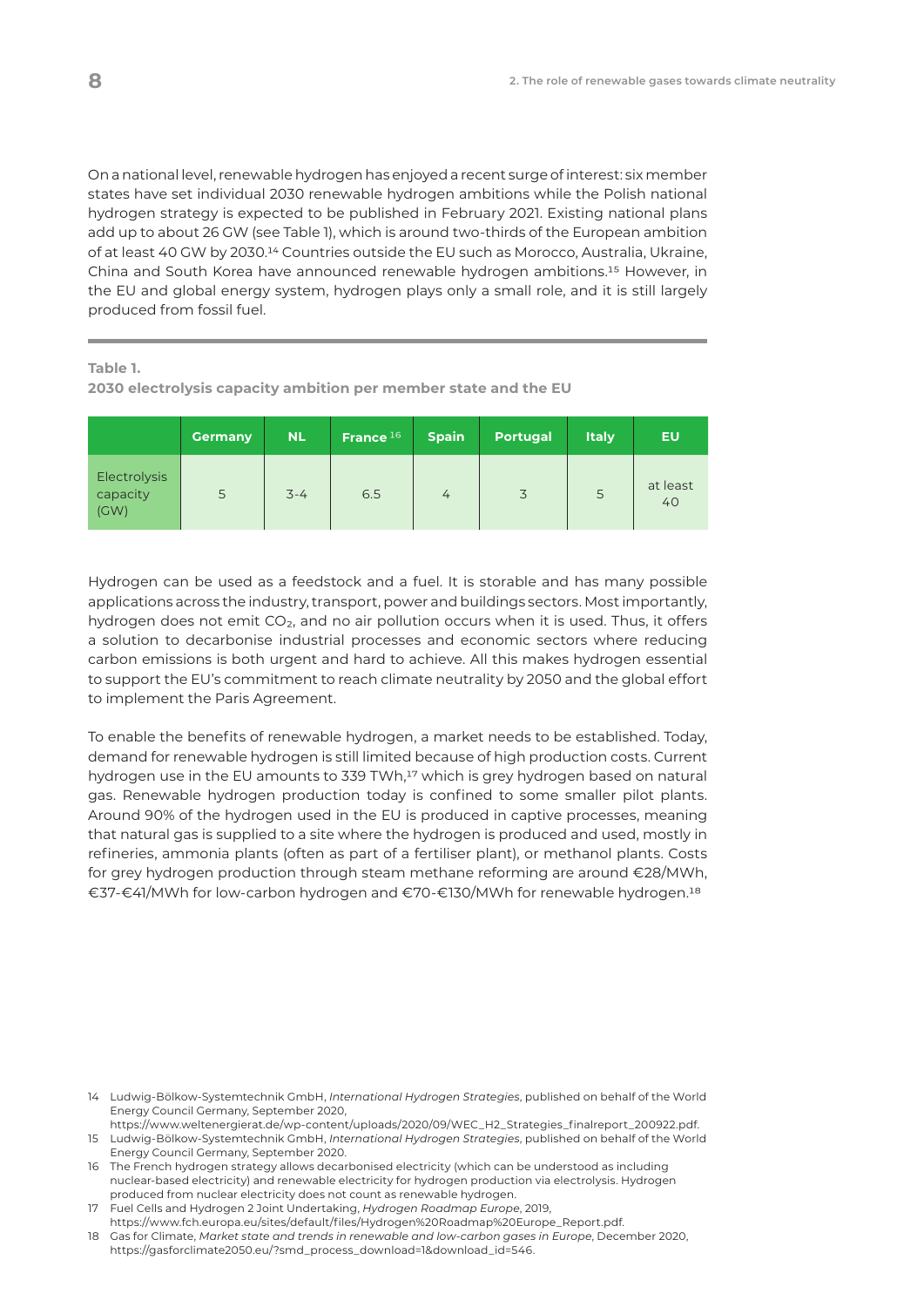The recently published hydrogen strategies by the EU and several member states aim to support the market ramp-up of renewable hydrogen, while acknowledging the need for low-carbon hydrogen to help increase demand across Europe. From an overall GHG emissions reduction approach it makes sense that initial commercial-scale renewable hydrogen projects are developed alongside low-carbon hydrogen projects; this will help to create sufficient hydrogen supply and allow demand sectors to start using it at some scale, providing the basis for technological development towards larger and cheaper electrolysers. In terms of infrastructure, blending hydrogen in the existing gas grid is often considered as a transitional way to quickly scale-up hydrogen supply. Repurposing the existing gas infrastructure to transport hydrogen saves costs. The costs for repurposing are estimated to be 10%-35% of a newly constructed hydrogen pipeline.<sup>19</sup> A general political recognition of using the existing gas infrastructure to efficiently decarbonise a part of the European economy is advisable.

The various hydrogen strategies foresee subsidy schemes, e.g. contracts for difference, to offset the high production costs and create demand. While subsidies are a great way to foster innovation and demonstrate technologies at scale, they rely on government budgets, provide only limited long-term planning certainty, and do not incentivise cost reductions. A binding target is not paid for by government budgets; rather it is paid by gas consumers, which increases the stability of the system and the predictability for investors. While a binding target may initially increase costs for market participants, it will lead to lower costs by creating a large and growing market.

### **2.2 Biomethane can realise instant GHG savings and a more circular energy system**

Biomethane has multiple benefits. It is a renewable gas resulting in high GHG savings due to the short carbon cycle of biomass feedstock. It is fully compatible with the existing gas grid, can improve waste management, supports rural economies and has the ability to generate negative emissions.<sup>20</sup> The ability to create negative emissions is significant because almost all authoritative climate change scenarios show that the world needs substantial negative emissions to achieve net-zero GHG emissions and keep global temperature increase well below 2°C.

Biomethane production through anaerobic digestion is a proven and market-ready technology with little associated technological risks. Biomethane production through gasification, while less mature than anaerobic digestion, can produce biomethane at a larger scale. Biomethane can be made available quickly, provides storable and dispatchable energy and allows for the decarbonisation of high temperature heat.

19 Guidehouse, *European Hydrogen Backbone*, July 2020,

[https://gasforclimate2050.eu/?smd\\_process\\_download=1&download\\_id=471](https://gasforclimate2050.eu/?smd_process_download=1&download_id=471).

20 For example, when combined with carbon capture and storage from carbon soil sequestration linked to biomass cultivation intensification.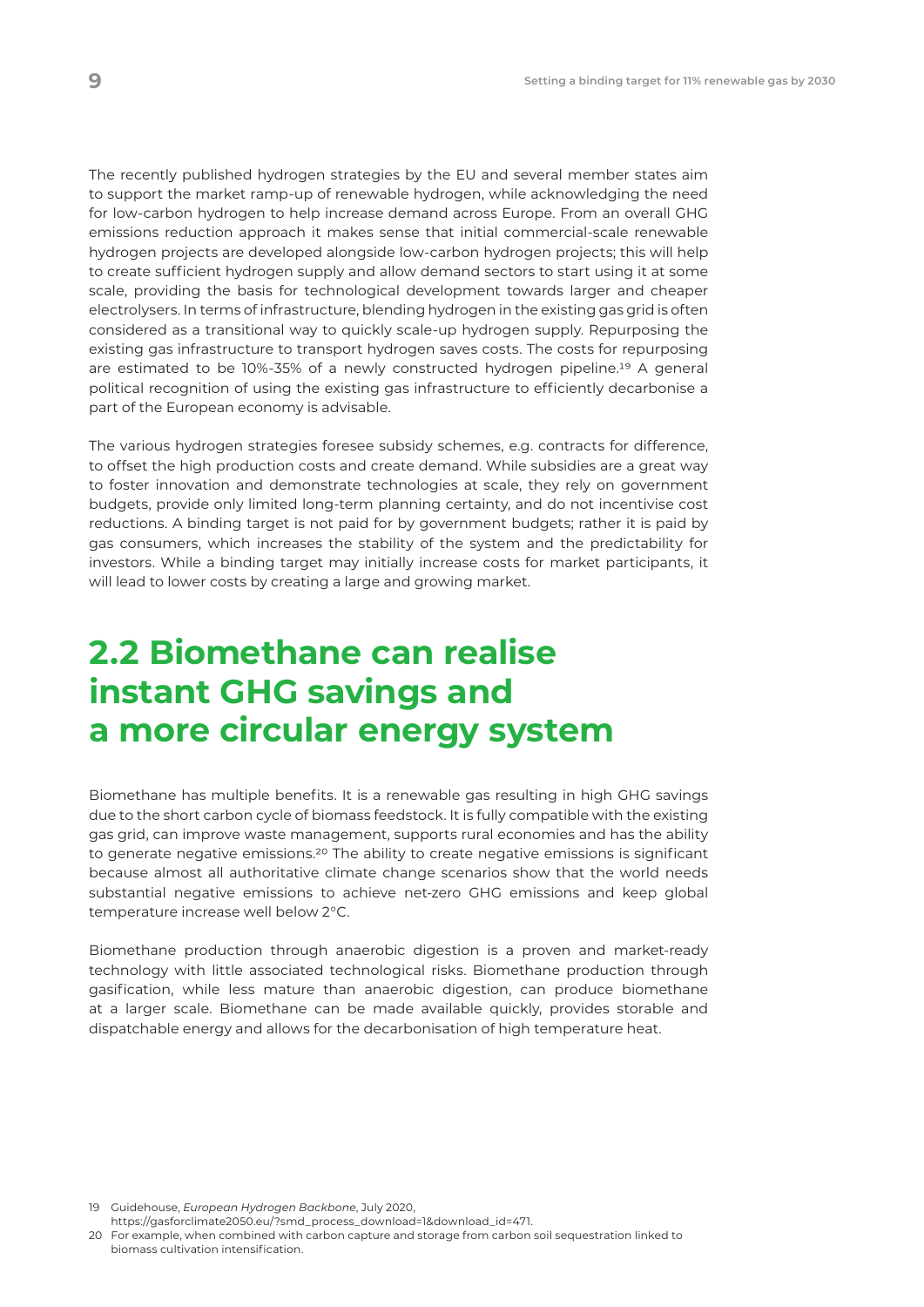Europe has seen a continued growth in the number of biogas plants over the past decade. Most biogas plants are used to produce electricity and heat while a small but growing share is used to generate biomethane, which is afterwards injected into the gas grids. In 2018, about 16,700 biogas plants and 473 biomethane plants were in operation across the EU.21 Some EU member states have already implemented policies supporting the production and use of biomethane. For instance, France has set a 10% target of green gases in gas demand by 2030, with intermediate volume targets. This favourable framework has helped to increase biomethane production, bringing the number of biomethane plants from 17 in 2015 to 172 in 2020 and annual production from 83 GWh to 1,200 GWh. Since 2019, Italy has seen a boost in new biomethane investments, with about 40 new plants expected to become operational during 2020. On the contrary, Germany, the largest player in the EU with around 200 biomethane plants, has seen growth flattening due to changes in its national support scheme. These developments highlight that if a supporting policy regime is put in place, biomethane will scale-up quickly, and so do the associated GHG savings.

Biomethane still faces numerous barriers for its scale-up, most importantly the lack of proper incentives for production and use. Such incentive could be a high  $CO<sub>2</sub>$  price, a proper implementation of the waste hierarchy or the fact that the EU vehicle emission reduction regulations only consider tailpipe emissions rather than 'well to tank' emissions. Another barrier is lack of local and regional coordination for biomass procurement. Hence, the current scale-up of biomethane is limited to just a few member states. While Germany still has most of the plants, exponential growth in production capacity occurs in mainly France, Italy and Denmark due to favourable regulatory frameworks, including clear targets. Other countries offer no or limited support for biomethane. The scattered scale-up of biomethane due to different approaches by member states presents a key barrier to realising its full potential. A harmonised EU policy in the form of clear targets, taking into account the regional differences in sustainable biomass potential, is required to ensure that biomethane can be scaled up and can deliver its societal value in decarbonising the EU energy system at the lowest possible cost.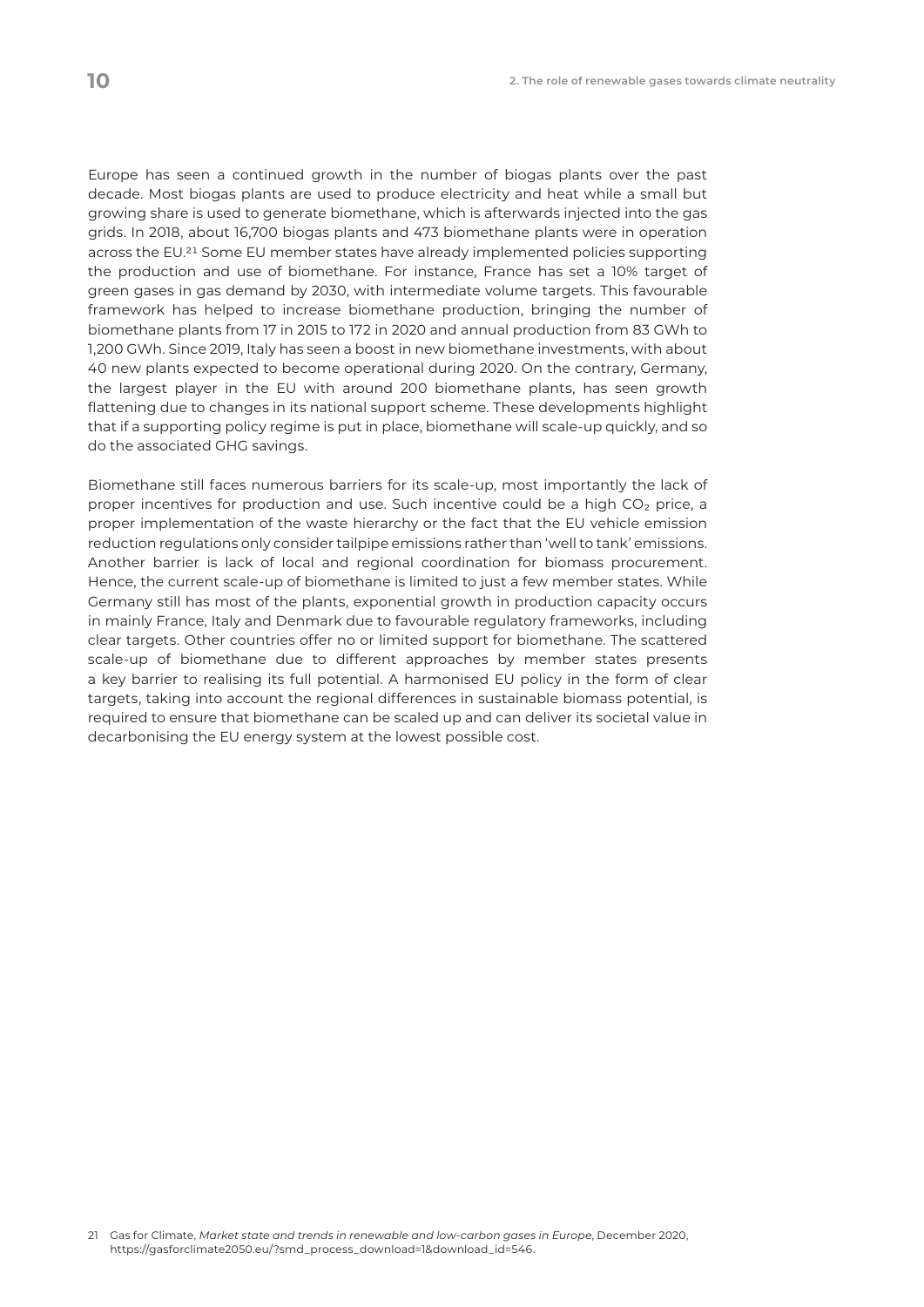## **3. Designing the renewable gas target**

The proposed target is a demand target, requiring that at least 11% of gas consumed in the EU by 2030 must be either biomethane or renewable hydrogen. The general target is supported by binding sub-targets for renewable hydrogen and biomethane to ensure an accelerated and consistent market ramp-up across the EU: at least 8% of the gas consumed in the EU by 2030 must be biomethane and at least 3% must be renewable hydrogen. The sub-targets reflect the potential for biomethane from sustainable biomass and renewable hydrogen from additional renewable electricity capacity. The specific targets for each member state can vary from the EU targets based on the different starting points. The rationale for the renewable gas target setting as well as the proposal regarding the obligated party and implementation is described in the following sections.

#### **3.1 Balanced target setting**

Based on comprehensive analyses, Gas for Climate's Gas Decarbonisation Pathways 2020-2050 study22 foresees rapidly growing demand for renewable and low-carbon gases in the short- to mid-term given an enabling policy regime. As laid out in Chapter 1, a clear 2030 target can create the certainty and predictability required for long-term investments in renewable gas production, infrastructure, and end-use applications.

Gas for Climate expects a larger role for biomethane in 2030 due to its advanced market ramp-up and full compatibility with the gas grid compared to renewable hydrogen provided a supportive policy framework is in place. Around 0.5% (23 TWh) of the gas consumed in Europe is biomethane (and ~4% or 170 TWh is biogas); renewable hydrogen's share is negligible.<sup>23</sup> The biomethane share could be increased to 3% in the short-term if part of the existing biogas plants is upgraded to produce biomethane.24 A 2030 subtarget of 8% for biomethane that includes a clear trajectory beyond 2030 would send a strong signal for investments in biomethane production plants. The Gas Decarbonisation Pathways 2020-2050 study<sup>25</sup> concluded that, considering the potential of sustainable biomass,26 these new investments could increase the share of biomethane by at least another 6 percentage points by 2030. By picking the easiest opportunities (upgrading biogas plants) and raising the ambition level to incentivise investments in new plants (sub-target of 8% for biomethane) the biomethane share can reach 8%-10% by 2030.

<sup>22</sup> Gas for Climate, *Gas Decarbonisation Pathways 2020-2050*, April 2020,

[https://gasforclimate2050.eu/?smd\\_process\\_download=1&download\\_id=339](https://gasforclimate2050.eu/?smd_process_download=1&download_id=339) 23 Gas for Climate, *Market state and trends in renewable and low-carbon gases in Europe*, December 2020,

[https://gasforclimate2050.eu/?smd\\_process\\_download=1&download\\_id=546](https://gasforclimate2050.eu/?smd_process_download=1&download_id=546) 24 Gas for Climate, *Gas Decarbonisation Pathways 2020-2050*, April 2020.

<sup>25</sup> Gas for Climate, *Gas Decarbonisation Pathways 2020-2050*, April 2020.

<sup>26</sup> Around 350-370 million dry tonnes per Gas for Climate, *The optimal role for gas in a net-zero emissions energy system*, March 2019, [https://gasforclimate2050.eu/wp-content/uploads/2020/03/Navigant-Gas-for-](https://gasforclimate2050.eu/wp-content/uploads/2020/03/Navigant-Gas-for-Climate-The-optimal-role-for-gas-in-a-net-zero-emissions-energy-system-March-2019.pdf)[Climate-The-optimal-role-for-gas-in-a-net-zero-emissions-energy-system-March-2019.pdf.](https://gasforclimate2050.eu/wp-content/uploads/2020/03/Navigant-Gas-for-Climate-The-optimal-role-for-gas-in-a-net-zero-emissions-energy-system-March-2019.pdf)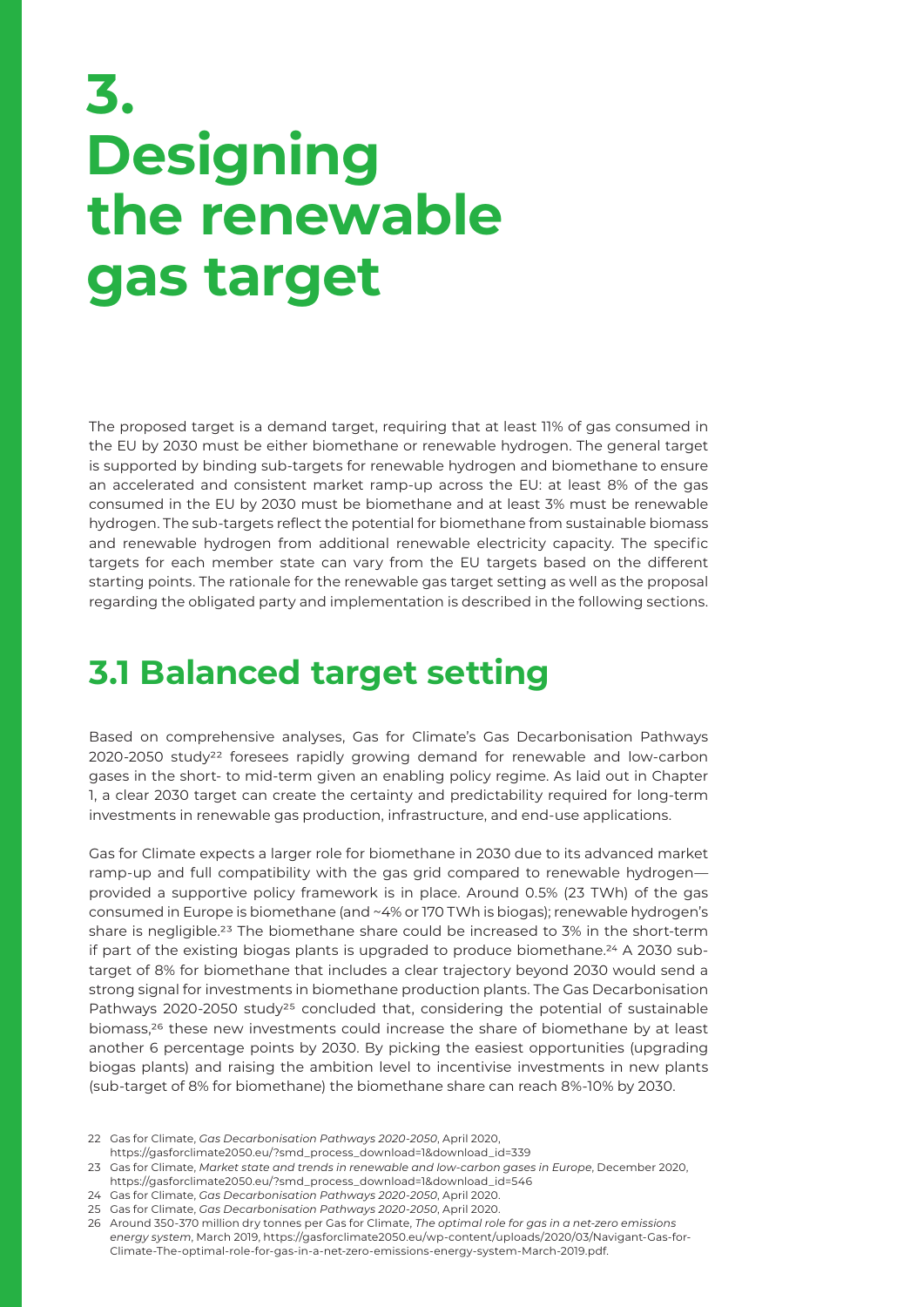The EU strategy on energy system integration also considers a "share or quota only for renewable hydrogen"27 to support the market ramp-up. A sub-target for renewable hydrogen of 3% avoids major compatibility issues with the transport infrastructure and most end-use applications.28 During the 2020s, pipeline transport can take the form of hydrogen blended in natural gas or pure hydrogen transported via the first dedicated pipelines. Most end-use applications, e.g. boilers in buildings, can cope with small fractions of hydrogen. Blending higher shares of hydrogen may require upgrades to current gas infrastructure and end-use applications to avoid compatibility issues. Industrial feedstock consumers have limitations in what percentage of hydrogen they can take in and the (unpredicted) variations they can accept.29

### **3.2 Including the target in the REDII**

EU renewables targets are set in the RED. Including the proposed 11% renewable gas target and the sub-targets for biomethane and renewable hydrogen as a revision to the RED II is the preferred option. Gas for Climate proposes that the 11% target for renewable gas should be implemented as a consumption target to be met by economic operators which can be gas suppliers, similar to the existing renewable fuels target as part of the RED II. Member states should have the option to further define the gas consumption target, e.g. set specific consumption targets per end-use sector. Gas suppliers can meet the obligation by starting to produce renewable gas themselves, by sourcing renewable gas from others, or by purchasing renewable gas certificates to green their supply. Certificates should ensure that for each quantity of renewable gas that counts towards the target, somewhere in the EU a corresponding quantity of renewable gas is put on the market, like the certification system in place for green electricity. For renewable hydrogen, additionality is an important criterion. The exact definition regarding additionality of renewable hydrogen will be defined in a delegated act to the RED II, expected in 2021. As the obligated party is the fuel supplier, the place of consumption is relevant to meeting the target. Therefore, physical imports of biomethane and renewable hydrogen from within the EU as well as outside the EU should count towards the target, as is already the case for imports of renewable fuels to fulfil the existing 14% renewable fuels target in transport (RED Article 25 (1)) and imports of renewable electricity (Article 11 (2)) as part of RED II. Gas for Climate calls upon the Commission to propose a revision of RED Article 11 (2) to include physical imports of renewable gases. A possible article to be included in the RED II could read like this:

<sup>27</sup> European Commission, *Powering a climate-neutral economy: An EU Strategy for Energy System Integration*, July 2020, [https://eur-lex.europa.eu/legal-content/EN/TXT/PDF/?uri=CELEX](https://eur-lex.europa.eu/legal-content/EN/TXT/PDF/?uri=CELEX:52020DC0299&from=EN.):52020DC0299&from=EN.

<sup>28</sup> GRTgaz et al, *Technical and economic conditions for injecting hydrogen into natural gas networks*, June 2019, [https://www.grtgaz.com/fileadmin/plaquettes/en/2019/Technical-economic-conditions-for-inject](https://www.grtgaz.com/fileadmin/plaquettes/en/2019/Technical-economic-conditions-for-injecting-hydrogen-into-natural-gas-networks-report2019.pdf)[ing-hydrogen-into-natural-gas-networks-report2019.pdf.](https://www.grtgaz.com/fileadmin/plaquettes/en/2019/Technical-economic-conditions-for-injecting-hydrogen-into-natural-gas-networks-report2019.pdf)

<sup>29</sup> Marcogaz, *Overview of available test results and regulatory limits for hydrogen admission into existing natural gas infrastructure and end use*, 2019, [https://www.marcogaz.org/app/download/8105290863/TF\\_H2-427.pdf?t=1574766383.](https://www.marcogaz.org/app/download/8105290863/TF_H2-427.pdf?t=1574766383)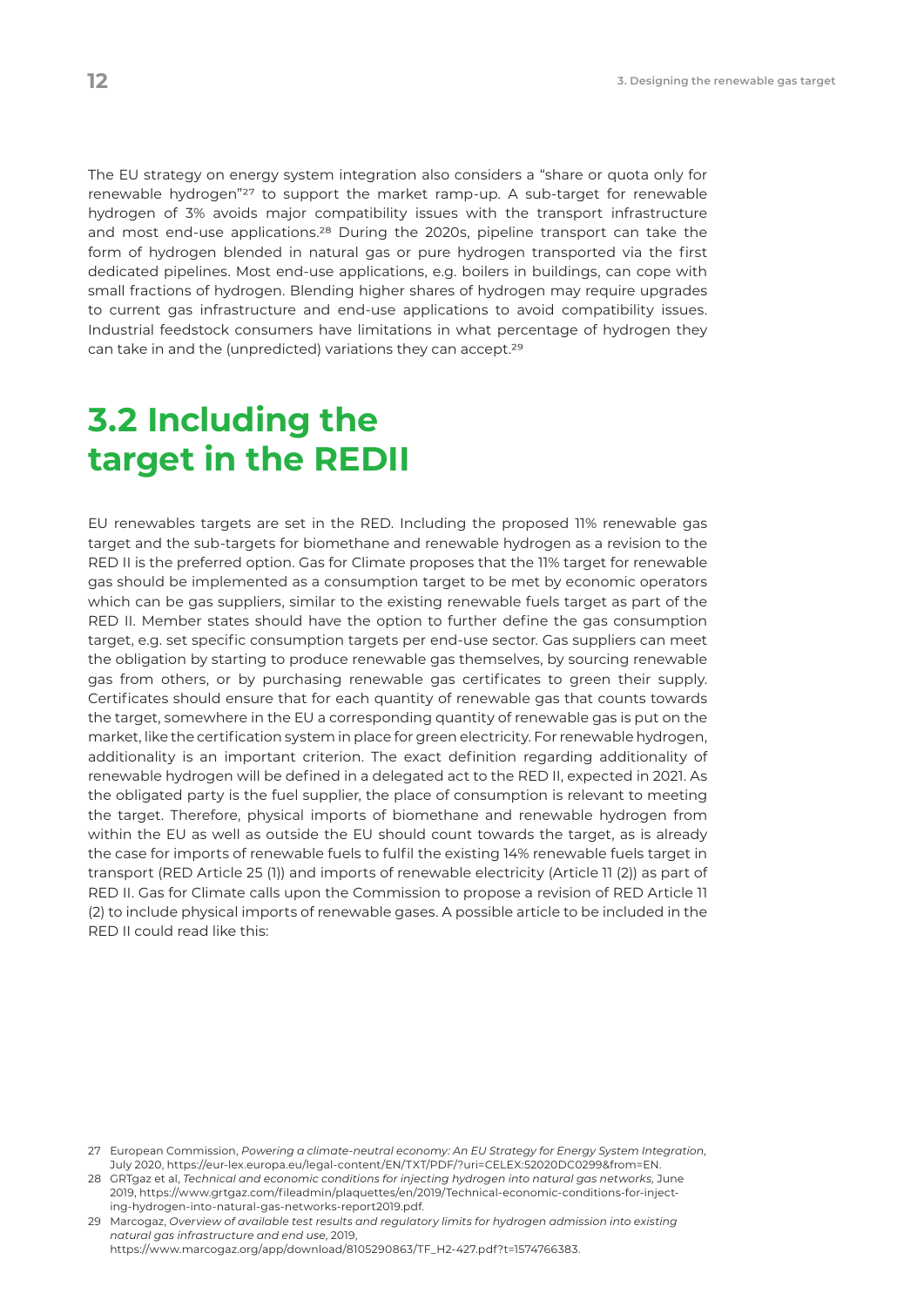#### **Possible article to include in RED II**

To mainstream the use of renewable gases in the energy system, each member state shall set an obligation on economic operators to ensure an overall share of renewable gas as part of total EU gas consumption of at least 11% by 2030 in accordance with an indicative trajectory set by the member state and calculated in accordance with the methodology set out in Article 26. The Commission shall assess the obligation, with a view to submitting, by 2025, a legislative proposal to increase the 11% target in the event of further substantial costs reductions in the production of renewable gases, where necessary to meet the Union's international commitments for decarbonisation, or where justified on the grounds of a significant decrease in energy consumption in the Union.

To calculate the minimum share referred to in the first subparagraph, member states shall take into account only renewable hydrogen and biomethane.

Within the minimum share referred to in the first subparagraph, the contribution of biomethane as share of EU gas consumption shall be at least 8% in 2030 while the contribution of renewable hydrogen as share of EU gas consumption shall be at least 3% in 2030.

Gas from renewable sources produced in a third country and physically imported to the EU shall be taken into account for the purposes of calculating the renewable energy shares of the member state.

As the potential for renewable gases varies across member states, individual targets for member states may differ. A flat target would not properly reflect the different starting points in terms of current shares of renewable gases in various member states. Countries such as Denmark and Sweden already have a relatively high share of renewable gas, while many other countries have renewable gas shares close to zero. Significant investments would be required from those member states to comply with the 11% target. In contrast, member states with a high share of renewable gas need to make little investments. Considering the significantly deviating impact, a flat 11% target may result in opposition from member states that are burdened with substantial investments to meet the target. Apart from the different starting points, the process of setting national targets could consider national GDP, the availability of sustainable biomass, solar and wind potential, and national climate and energy strategies. A similar approach is used in the governance regulation defining the so-called backup benchmarks for member states' contributions to the EU renewable energy target.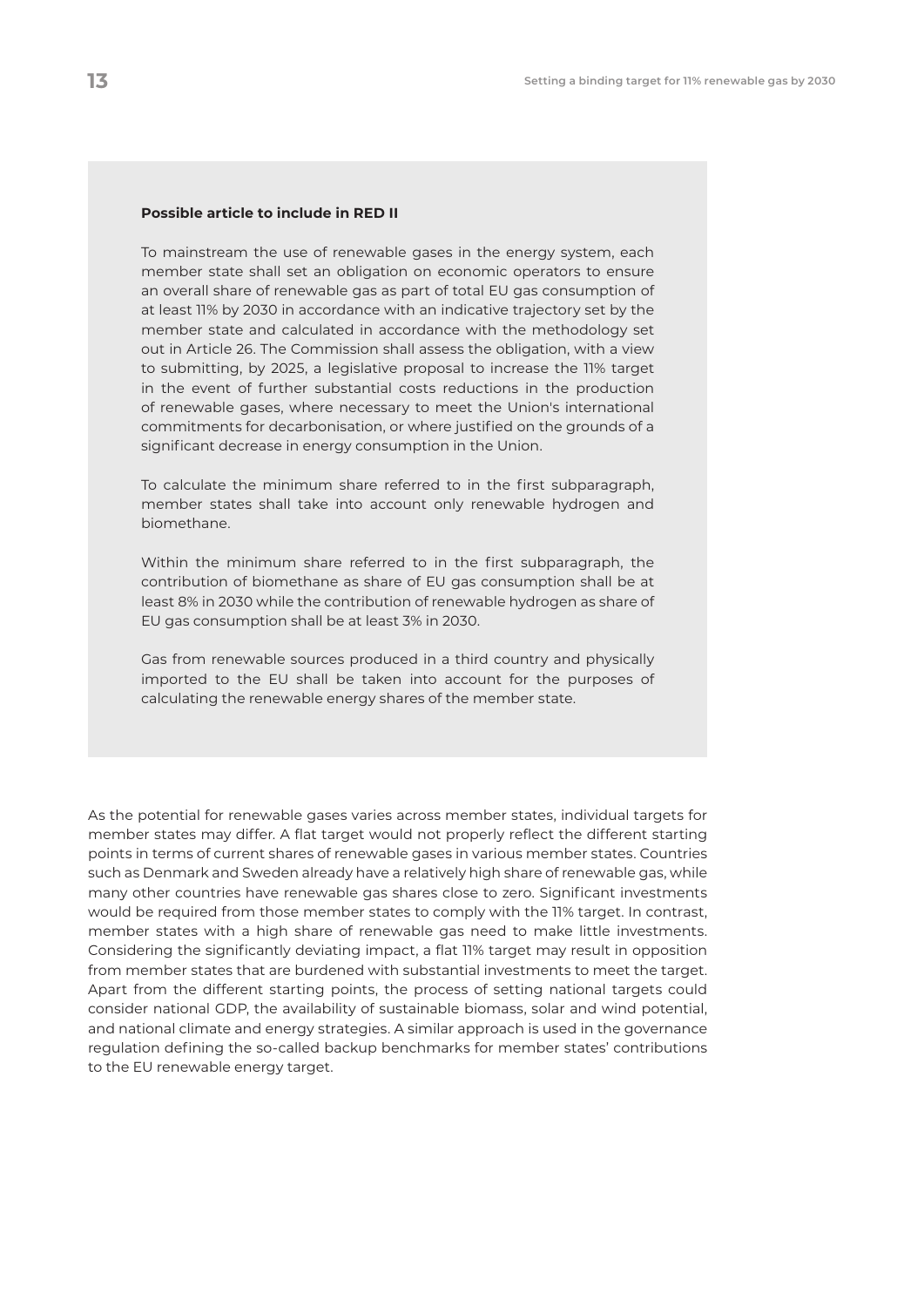While there is an overall 32% renewable target for the EU, the back-up trajectories for each member state differ significantly. These expected contributions range from 10% in Malta to 49% in Sweden. France is an example of how such an approach could work in the context of renewable gas. To better understand the national potential for biomethane, the French energy regulator (CRE) has tasked the network operators to develop a technoeconomic potential map for 500 zones across France.30 Other countries could use this type of zoning approach to get a more complete picture of the quantities and costs for grid-injected biomethane throughout the EU. Member states could also set dedicated sector targets—e.g. a hydrogen target for industry or heavy transport.

On top of setting differentiated targets, funding from the EU will further increase the political acceptance of a binding renewable gas target. The EU Council recently agreed on the upcoming Multiannual Financial Framework (MFF, ~ €1,000 billion from 2021 to 2027) and the Next Generation EU fund (€750 billion). An estimated €550 billion will be set aside for climate action, compared to €210 billion in the previous MFF, accounting for 30% of the overall budget. Part of the funds could be used to incentivise investments in renewable gases, support research and development or reduce cost for the end consumer.

The political messaging on the long-term outlook for renewable and low-carbon gases in the EU energy system is important. The experience of the EU RED biofuels mandate, which has been constantly subject to fierce debate since 2008, shows that investors will shy away from large investments in bioenergy unless unambiguous political support is provided that 'bioenergy done right' can, under the right sustainability conditions, be a valuable and affordable contribution to the decarbonisation of the EU energy system.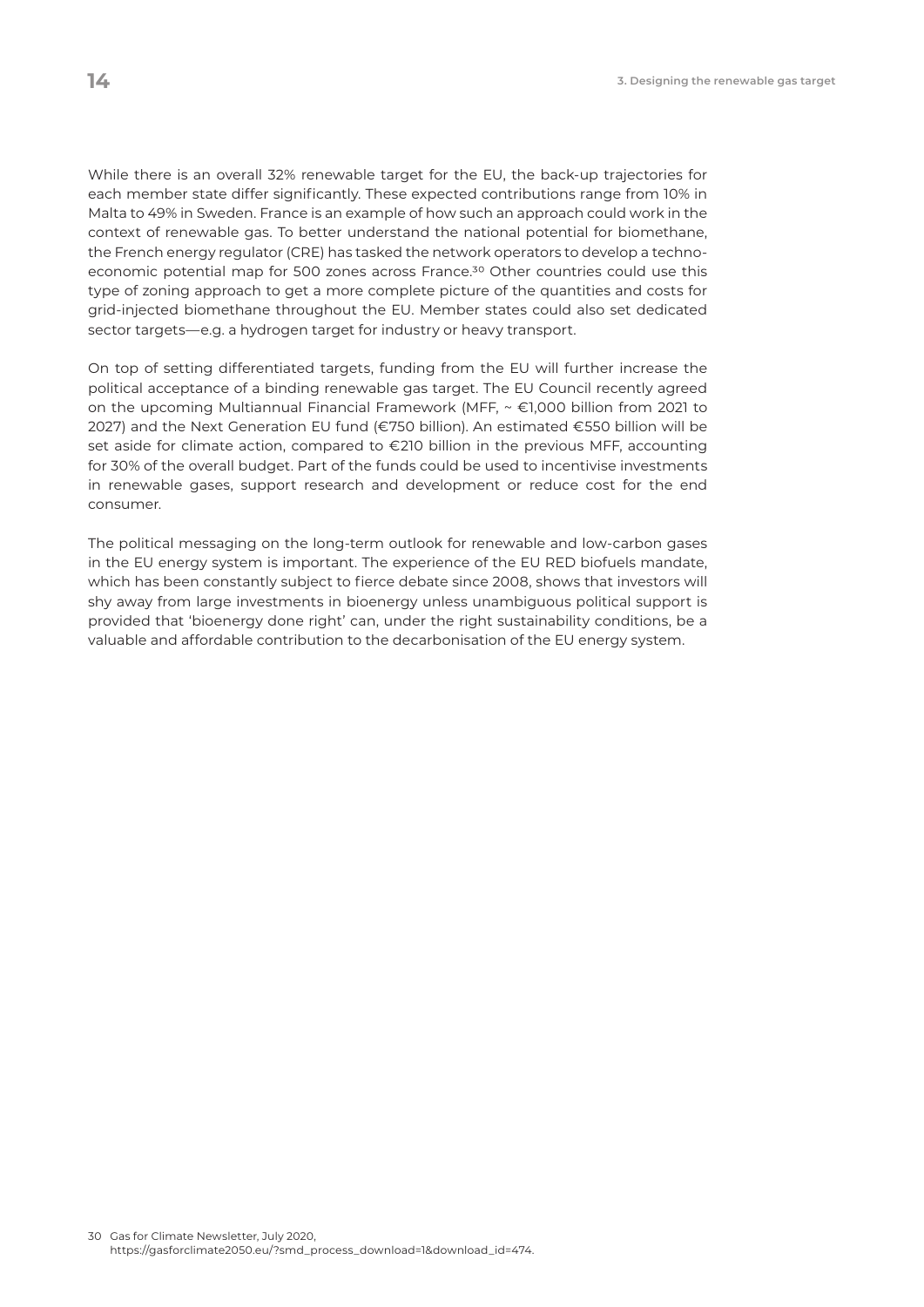## **4. Impact assessment**

The impact assessment's aim is to better understand the rationale behind the proposed binding target for renewable gas and its implications on the cost-effectiveness of GHG reductions and on energy supply and demand by 2030.

### **4.1 Energy demand and supply**

Our scenario,31 which is in line with achieving the EU target to reduce GHG emissions by 55% by 2030 compared to 1990 levels, forecasts a decreasing gas demand from 4,905 TWh in 2020 to 4,518 TWh in 2030 (see Figure 2). The reduction in gas demand is induced by increased energy efficiency through building retrofits and partial electrification across sectors.

**Figure 2.** 





31 The 2030 scenario is largely based on the Accelerated Decarbonisation Pathways scenario in the Gas for Climate *Gas Decarbonisation Pathways 2020-2050* report.

32 Gas for Climate, *Gas Decarbonisation Pathways 2020-2050*, April 2020, [https://gasforclimate2050.eu/?smd\\_process\\_download=1&download\\_id=339](https://gasforclimate2050.eu/?smd_process_download=1&download_id=339).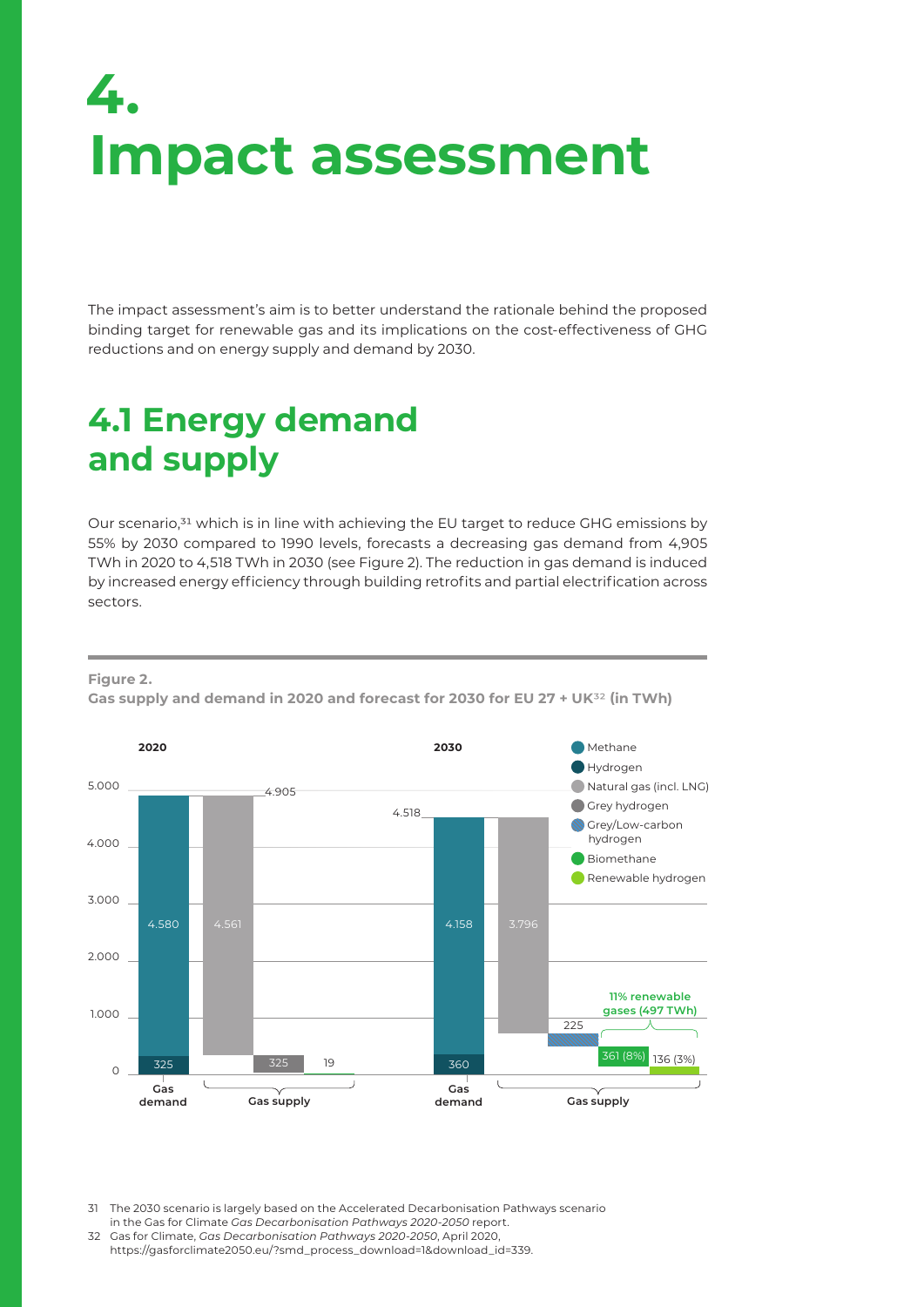Introducing an 11% target for renewable gases would translate into 497 TWh of renewable gases (361 TWh biomethane, 136 TWh renewable hydrogen) by 2030. The 136 TWh of renewable hydrogen reflect the Commissions' ambition of at least 40 GW of electrolysis

capacity installed by 2030, which could produce around 112 TWh<sup>33</sup> of renewable hydrogen. Assuming an electrolysis efficiency of 70% the renewable electricity required to produce 136 TWh of renewable hydrogen is around 194 TWh. According to the recent impact assessment by the Commission, the electrification of transport and low-temperature heat is forecast to increase final electricity demand from around 2,700 TWh in 2019 to approximately 3,000 TWh in 2030.<sup>34</sup> To meet the growing demand while reducing GHG emissions, electricity generation from renewables has to grow substantially. In 2019, around 30% of electricity produced in the EU was renewable.35 The Commission's calculations in its recent impact assessment show that this share must rise to around 67% by 2030 to meet the 55% GHG emissions reduction target. Annual renewables deployment must double from its 2010-2019 average of 46 TWh per year in 2019-2030 to meet the growing electricity demand and EU targets. To reach a 67% share of electricity from renewables by 2030 given the extra increase in electricity demand, renewables must grow at least by 100 TWh/year from 2019 to 2030. Looking at historic growth rates in EU member states, only a few countries—Denmark, Portugal, Germany, and Ireland have seen sufficiently robust growth to meet the EU 2030 target.<sup>36</sup> Overall, more than 1,000 TWh of additional electricity production from renewable sources is needed by 2030 to meet the Commissions target. On top of that, 194 TWh renewable electricity, reflecting the sub-target of 3%, is required for renewable hydrogen production. A small fraction of the renewable hydrogen is likely to be produced from otherwise curtailed electricity, limiting the need for new renewable generation capacity.



**Figure 3.** 

**Total electricity production in 2019 and forecast for 2030 for EU 27 + UK (in TWh)** 

33 Assuming an electrolyser efficiency of 70% and 4,000 full load hours.

34 European Commission, *Impact assessment accompanying the document stepping up Europe's 2030 climate ambition - investing in a climate-neutral future for the benefit of our people,* August 2020, [https://ec.europa.eu/clima/sites/clima/files/eu-climate-action/docs/impact\\_part2\\_en.pdf.](https://ec.europa.eu/clima/sites/clima/files/eu-climate-action/docs/impact_part2_en.pdf)

- 35 Eurostat, *Electricity generation statistics first results*, accessed January 2021, [https://ec.europa.eu/eurostat/statistics-explained/index.php/Electricity\\_generation\\_statistics\\_%E2%80%93\\_](https://ec.europa.eu/eurostat/statistics-explained/index.php/Electricity_generation_statistics_%E2%80%93_first_results#Production_of_electricity) [first\\_results#Production\\_of\\_electricity](https://ec.europa.eu/eurostat/statistics-explained/index.php/Electricity_generation_statistics_%E2%80%93_first_results#Production_of_electricity).
- 36 Agora Energiewende and Sandbag, *The European Power Sector in 2019: Up-to-Date Analysis on the Electricity Transition,* March 2020, [https://www.agora-energiewende.de/fileadmin2/Projekte/2019/Jahresau](https://www.agora-energiewende.de/fileadmin2/Projekte/2019/Jahresauswertung_EU_2019/172_A-EW_EU-Annual-Report-2019_Web.pdf)[swertung\\_EU\\_2019/172\\_A-EW\\_EU-Annual-Report-2019\\_Web.pdf](https://www.agora-energiewende.de/fileadmin2/Projekte/2019/Jahresauswertung_EU_2019/172_A-EW_EU-Annual-Report-2019_Web.pdf)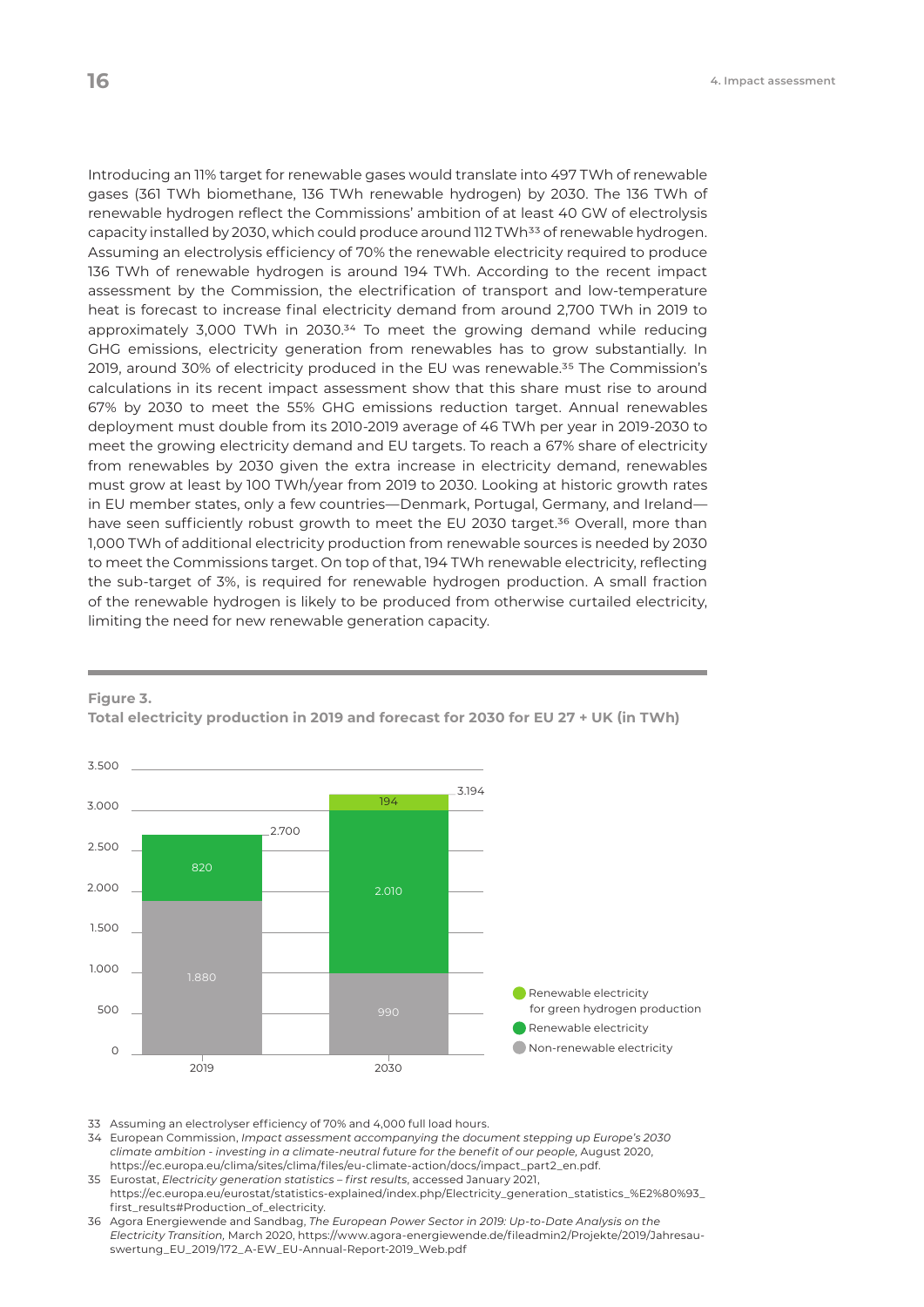Gas for Climate fully supports increasing electrification across sectors to reduce GHG emissions. However, there are concerns regarding the feasibility of steep electrification and the required ramp-up of renewable power by 2030. Without the large scale-up of biomethane, meeting the 2030 GHG reduction target will heavily rely on the rapid expansion of renewable power, which may be risky because only Denmark, Portugal, Germany and Ireland have shown to be capable to deliver a sufficiently large increase in renewable power.

### **4.2 Cost effective GHG reduction**

A binding target for renewable gases provides long-term certainty for investors and incentivises cost reductions. While a binding target may initially increase costs for certain market participants, namely gas consumers, it will lead to lower overall societal costs by creating a large and growing market. A full cost assessment of the expected incurred costs for gas consumers would require further analysis that surpasses the scope of this paper, as effects on additional needs for electricity scale-up and electricity infrastructure development would have to be taken into account, thoroughly quantified and assessed. Yet, these expected incurred costs need to be weighed against the substantial costs reductions of biomethane and hydrogen that are expected by an 11% renewable gas target, as it will drive down their costs and therefore help to deliver climate neutrality at the lowest societal costs as we analysed in previous Gas for Climate studies.

Gas used in existing gas infrastructure is indispensable to achieve cost-effective full decarbonisation. Not scaling up renewable and low-carbon gas will lead to unnecessary costs. Using existing gas infrastructure also helps create public acceptance of the energy transition by avoiding unnecessary new overhead powerlines. The societal savings of using existing infrastructure and realising the benefits of renewable and low-carbon gases amount to over €200 billion annually by 2050 in comparison to a minimal gas scenario (see Figure 4). Savings arise from lower costs for insulation and heating technologies in buildings (€61 bn/year), using hydrogen transported through gas infrastructure to decarbonise high temperature industrial heat and feedstock (€70 bn/ year), lower energy costs in transport (€14 bn/year), deployment of gas-fired dispatchable power as compared to more expensive solid biomass-fired dispatchable power (€54 bn/ year) and efficient use of energy infrastructure (€19 bn/year).<sup>37</sup>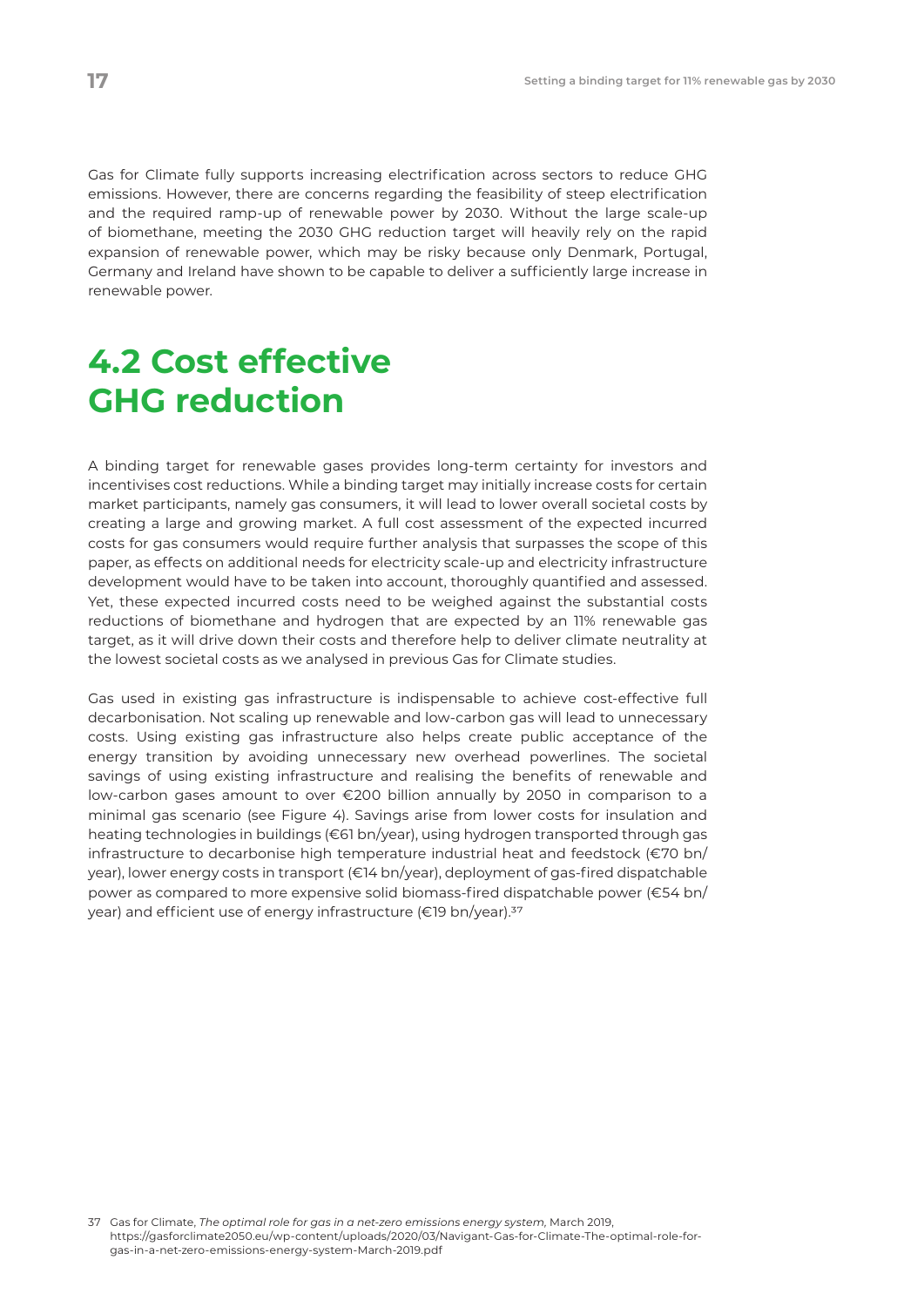#### **Figure 4.**

**Gas target will lead to cost reduction for biomethane and renewable hydrogen in the short- to mid-term and substantial societal cost savings in the long-term**



Renewable gases are still in an early market phase characterised by relatively high costs and small production capacity. A market ramp-up of novel technologies, supported by clear policy targets, usually stimulates a steep learning curve bringing down costs. Up to 2030, biomethane will need to play a dominant role in the gas transition. The market ramp-up will allow for a drop in pricing in biomethane whilst in that period also renewable hydrogen can develop further with expected fast reduction in cost. Together this will lead to a large uptake of both renewable gases by 2050. Costs for biomethane are decreasing with economies of scale and innovation and are expected to drop to as low as €47MWh in 2050.<sup>38</sup> The cost of biomethane also involves the cost related to enhancement of sustainable farming, soil enhancement, waste management and increased biodiversity. Should those cost be vectored out of the energy price (i.e. paid for in a different way) then the energy cost price of biomethane will come down significantly. The reduction in cost of renewable hydrogen production is driven by the availability and declining costs of renewable power, increasing electrolyser efficiency and declining CAPEX due to economies of scale and technology learning. Maturing the electrolyser sector requires projects on the 100 MW to 1 GW scale, which is a scale jump of 1-2 orders of magnitude from current levels. Estimations for renewable hydrogen production costs for 2050 are as low as €17/MWh.

If the market ramp-up of renewable gas is delayed, it will be more difficult and more expensive to fully decarbonise the EU energy system by mid-century. Gas for Climate has shown that decarbonising on the basis of a smart combination between large quantities of renewable electricity with renewable and low-carbon gas delivers climate neutrality at the lowest overall societal cost. Societal savings of over €200 billion annually in the longterm can be achieved if biomethane and renewable hydrogen are ramped-up. Therefore, it is time to act now and implement a 11% renewable gas target that provides instant benefits including reduced emission, cleaner air, more jobs and long-term societal cost savings.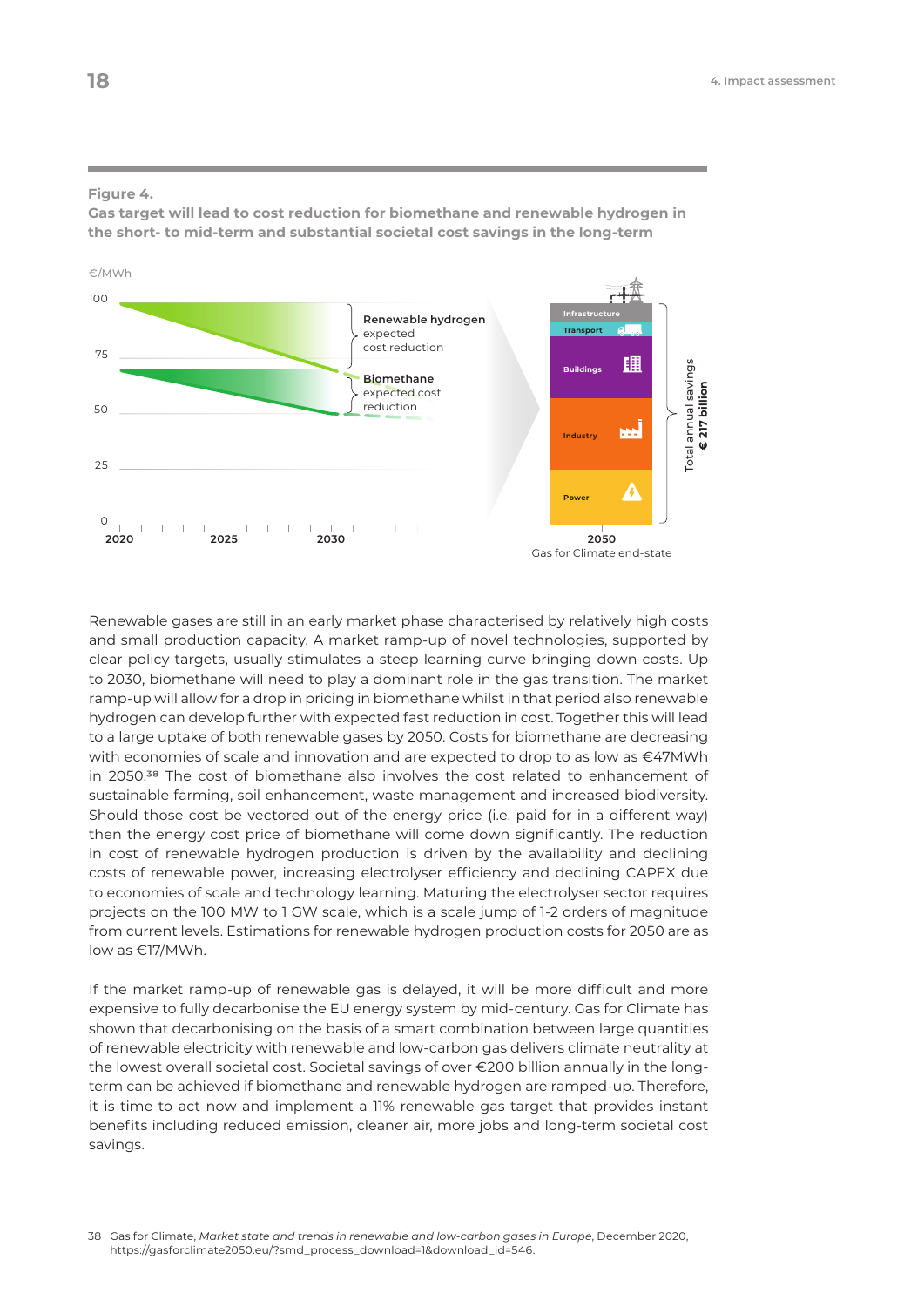#### **Disclaimer**

This deliverable was prepared by Guidehouse Netherlands B.V. for Gas for Climate. The work presented in this deliverable represents Guidehouse's professional judgement based on the

information available at the time this report was prepared. Guidehouse is not responsible for a third party's use of, or reliance upon, the deliverable, nor any decisions based on the report. Readers of the report are advised that they assume all liabilities incurred by them, or third parties, as a result of their reliance on the report, or the data, information, findings and opinions contained in the report.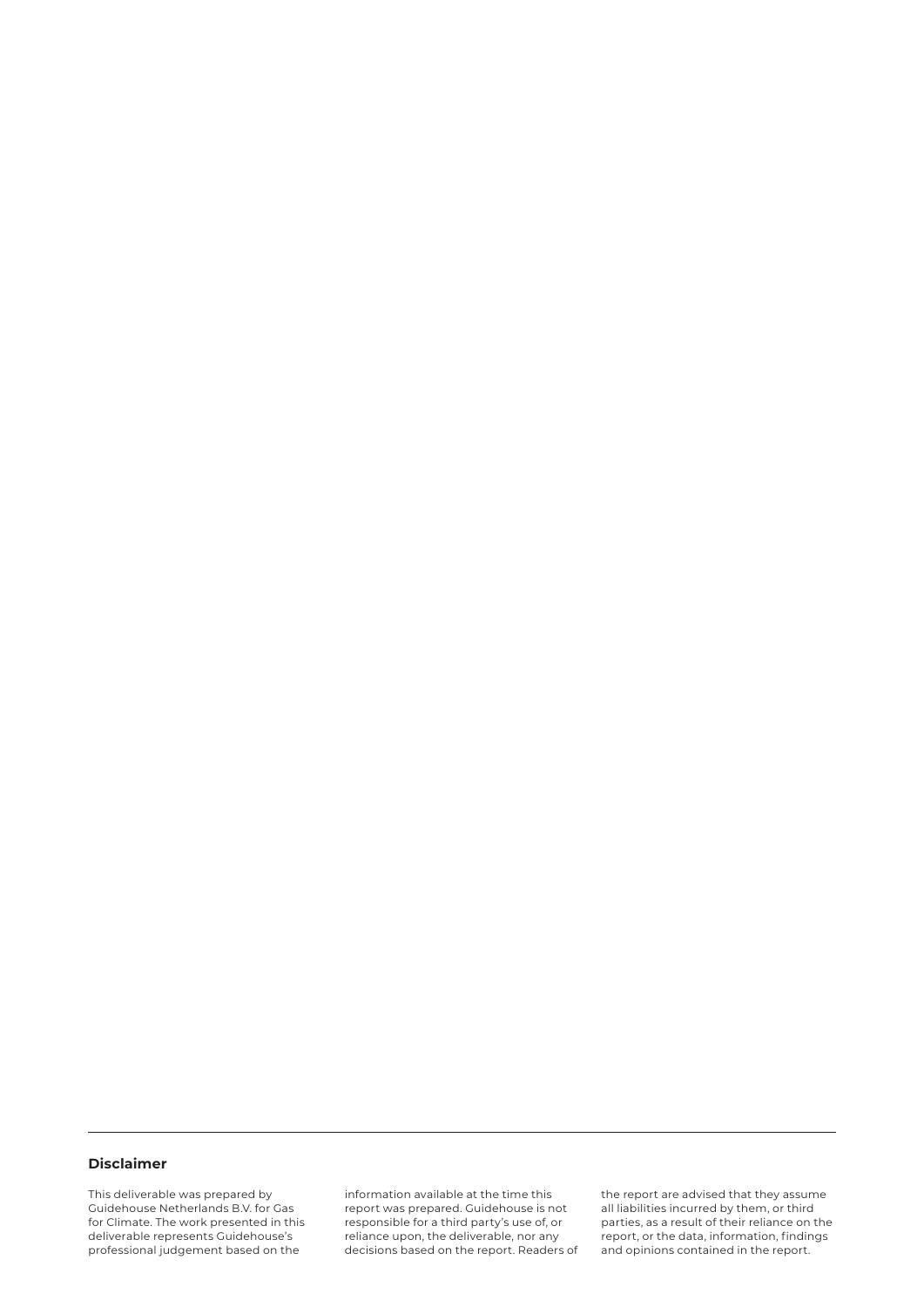For more information, please contact the Gas for Climate member organisations:



**CIB - Consorzio Italiano Biogas** Alessandro Vitale +39 0371/4662633 [a.vitale@consorziobiogas.it](mailto:a.vitale@consorziobiogas.it)



**DESFA** Panagiotis Panousos +30 213 0884 250 [p.panousos@desfa.gr](mailto:p.panousos@desfa.gr)



**Enagás** Alexandra Issacovitch +34 917099442 [vaissacovitch@enagas.es](mailto:vaissacovitch@enagas.es)



**Energinet** Nicolai Sørensen +45 21805172 [NSO@energinet.dk](mailto:NSO@energinet.dk)



**European Biogas Association** Angela Sainz Arnau +32 4001089 [sainz@european-biogas.eu](mailto:sainz@european-biogas.eu)



**Fluxys Belgium** Laurent Remy +32 2 282 74 50 [Laurent.Remy@fluxys.com](mailto:Laurent.Remy@fluxys.com)

## G<del>asu</del>rite

**Gasunie** Nicolas Kraus +32 2 234 63 55 [N.Kraus@gasunie.nl](mailto:N.Kraus@gasunie.nl)



**GRTgaz** Jean Marc Brimont +33 6 89 87 16 23 [jeanmarc.brimont@grtgaz.com](mailto:jeanmarc.brimont@grtgaz.com) **OGE** 

**OGE** Christian Page +49 201 3642–12541 [christian.page@oge.net](mailto:christian.page@oge.net)



**Snam** Salvatore Ricco +39 335 770 9861 [salvatore.ricco@snam.it](mailto:salvatore.ricco@snam.it)



**Swedegas** Igor Vlassiouk +46 70 560 18 41 [igor.vlassiouk@nordionenergi.se](mailto:igor.vlassiouk@nordionenergi.se)



**ONTRAS Gastransport GmbH** Johannes Stolle +49 341271112055 [Johannes.Stolle@ontras.com](mailto:Johannes.Stolle@ontras.com) 



**Teréga** Mathilde Woringer +33 5 59 13 32 52 [mathilde.woringer@terega.fr](mailto:mathilde.woringer@terega.fr)

For questions about the study, please reach out to: Daan Peters – [daan.peters@guidehouse.com](mailto:daan.peters@guidehouse.com)